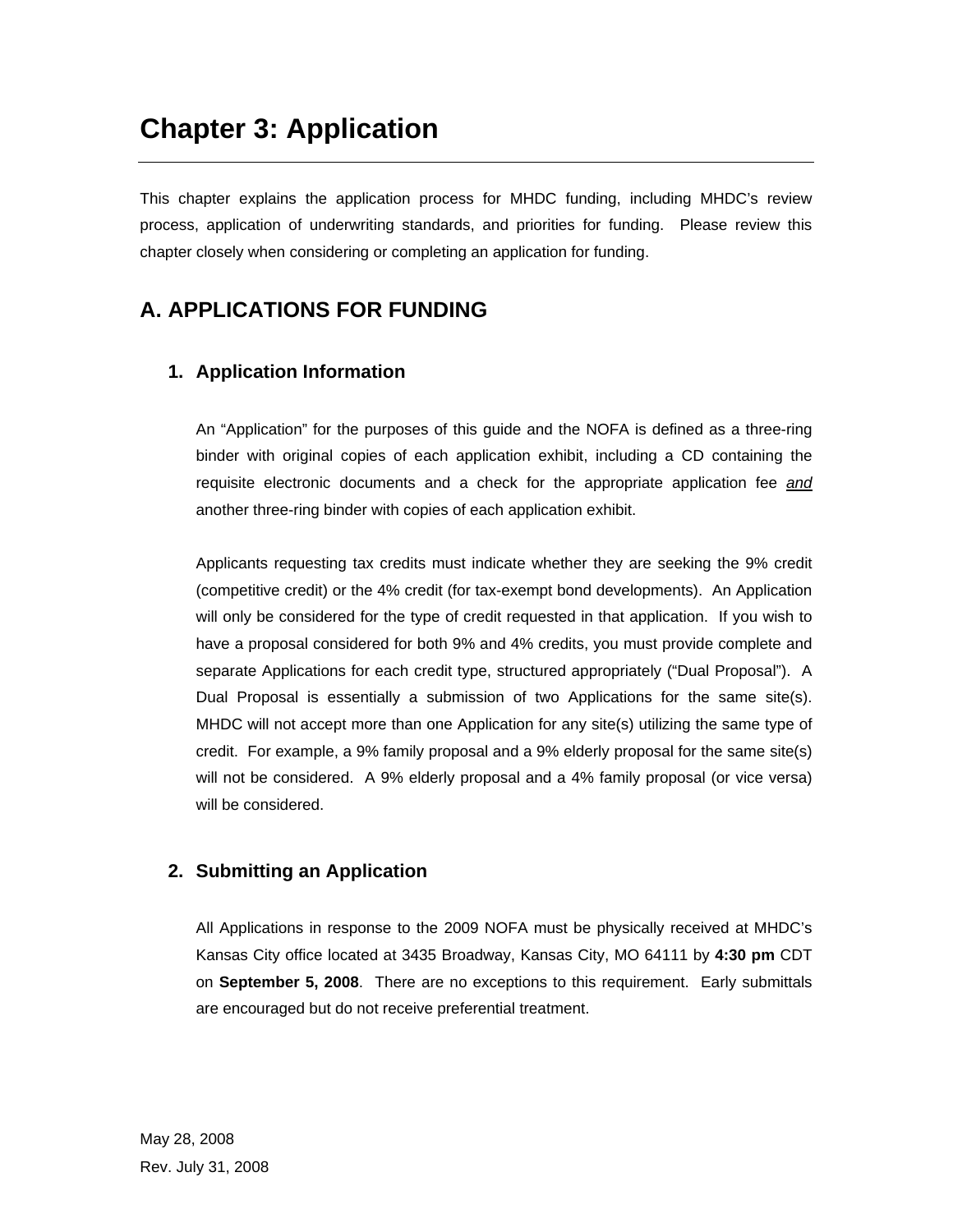## **3. Clarification and Review**

Applicants seeking clarification of any of the information in this chapter or requesting review of specific application characteristics as allowed below must contact Janell Thome, Director of Rental Production, at MHDC in writing to have the request reviewed and answered. A log of all questions and answers shall be posted on MHDC's Rental Production website during the pre-application period.

MHDC staff shall not under any circumstances perform a pre-deadline review of an application.

## **B. HOUSING PRIORITIES**

MHDC has created the housing priorities found below to highlight and encourage the types of development that will best meet the Commission's mission. The priorities are not a substitute for the selection criteria, and Applications that qualify for one or more of the priorities are not assured funding. Applications are reviewed as a complete package and all selection criteria and review stages are considered. Applications that meet one or more of the housing priorities will be given extra consideration and are encouraged, but qualifying for a housing priority cannot overcome other deficiencies in the Application, such as a weak market or poor feasibility.

Qualification for any of the priorities, except the Geographic Priority, is at the sole discretion of MHDC. Submitting the proper documentation will qualify an Application for consideration for priority; however, the quality of that documentation will determine if the Application meets one of the housing priorities.

## **1. Geographic Priority**

An attempt will be made to allocate the 9% Credit across the state on a population proportionate basis adjusted annually, with the state divided into the following areas:

- a. **St. Louis Region 34%**: Franklin, Jefferson, St. Charles, St. Louis City and St. Louis counties.
- b. **Kansas City Region 19%**: Cass, Clay, Jackson, Platte, and Ray counties.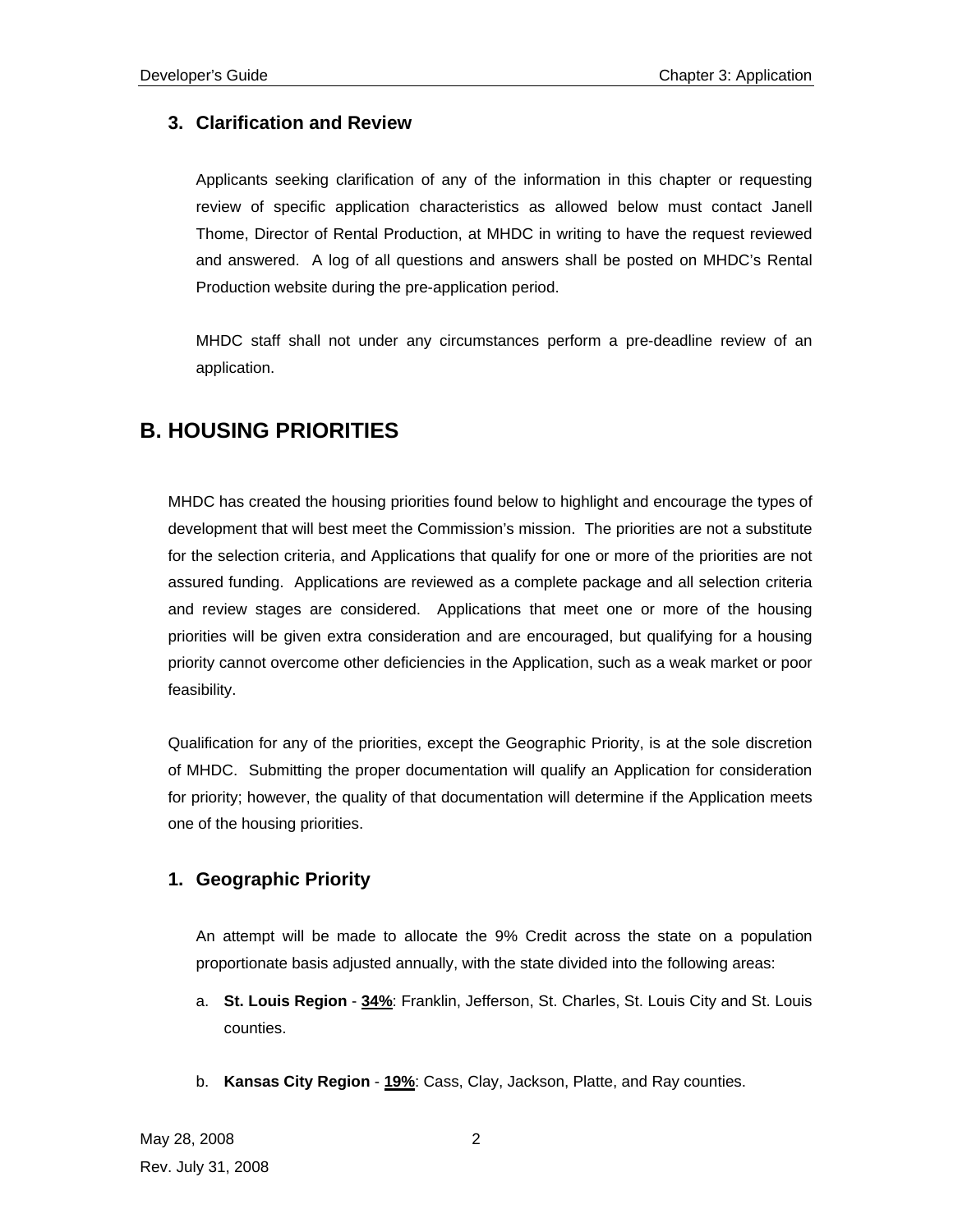#### c. **Out State Region** - **47%**: All other counties.

MHDC will make its best effort to reserve credits in the above listed percentages, but given the needs of individual deals and the strength of applications in each region it may not be feasible for final approvals to achieve the exact geographic distribution listed.

The above percentages do not apply to bond developments seeking the 4% credit; however, MHDC does encourage and will give extra consideration to bond developments in the out state region that meet all the other requirements.

## **2. Non-Profit Involvement Priority**

Section 42(h)(5)(A) states that not more than 90% of the state housing credit ceiling can be allocated to developments that do not involve a qualified non-profit organization. This is commonly known as the "non-profit set-aside". MHDC will give priority to Applications that involve a qualified non-profit until the 10% requirement has been met. At its discretion, MHDC may continue to give priority to proposals that involve qualified nonprofits after the 10% requirement has been met.

Section 42(h)(5)(C) of the Code defines a qualified non-profit organization as:

- a. A 501(c)(3) or (c)(4) non-profit organization; and
- b. Having an express purpose of fostering low-income housing; and
- c. One that will own an interest in the development and materially participate in the development and operation of the development throughout the compliance period. Material participation is defined in Section 469(h) of the Code as "involved in the operations of the activity on a basis which is regular, continuous and substantial;" and
- d. Is not affiliated with, nor controlled by, a for-profit organization.

Developments that wish to be considered for this priority must fully complete the applicable sections of the FIN-100 and provide the following items with their Application:

- i. Non-Profit Organization's Certificate of Incorporation;
- ii. Articles of Incorporation and By-Laws;
- iii. Certificate of Good Standing;
- iv. IRS Letter Evidencing Non-Profit Status; and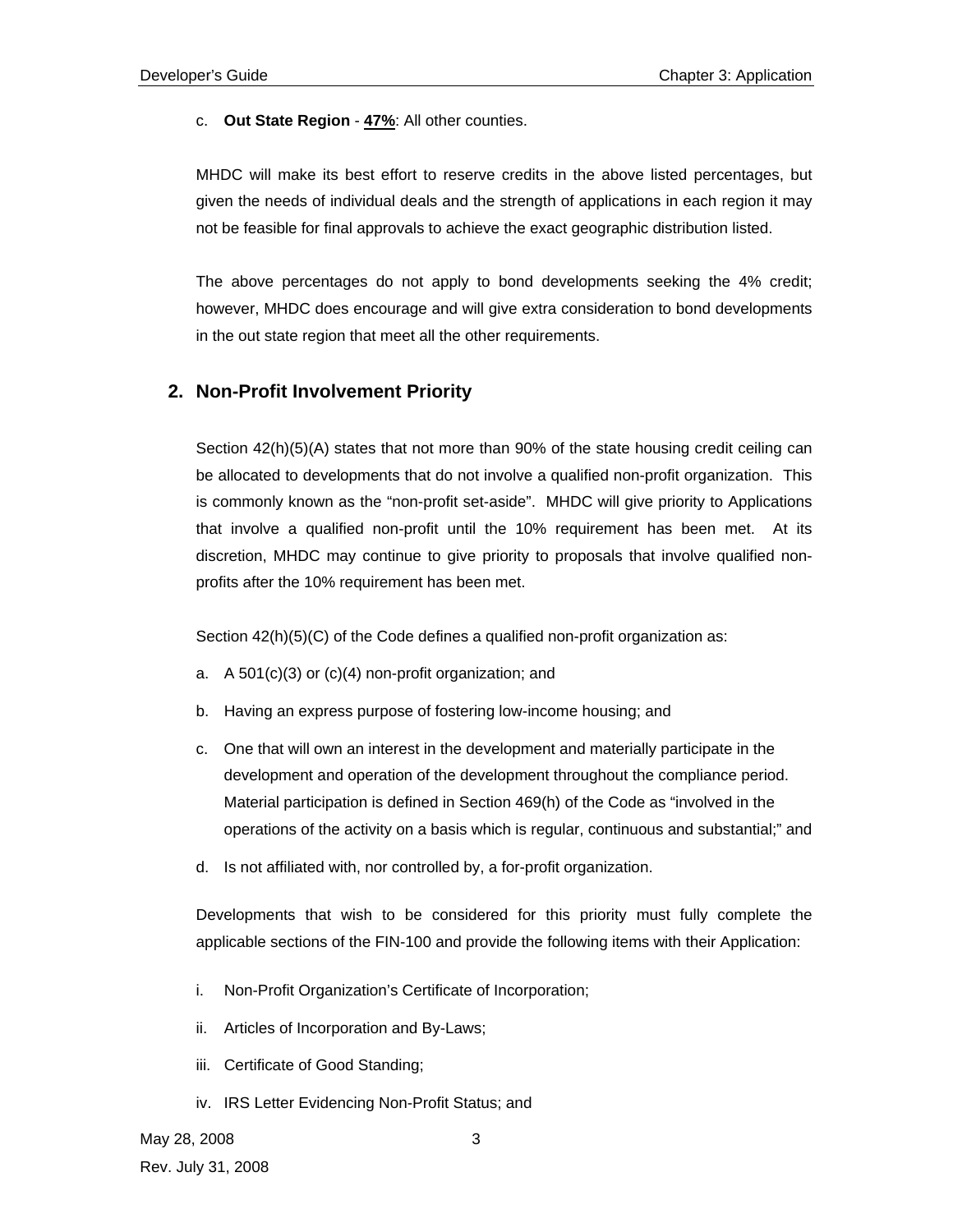v. A narrative description of the non-profit's role. The description must include how material participation pursuant to 469(h) will be met and what share of profits, losses and fees (including developer fee) go to the non-profit organization.

The non-profit must be involved in the ownership as either a general partner or cogeneral partner.

MHDC is also subject to a requirement that 15% of HOME funds be loaned or granted to qualified CHDO organizations. If the development is also seeking HOME under the CHDO set-aside the non-profit entity must be the controlling general partner of the ownership entity to qualify.

## **3. Disaster Area Recovery Priority**

If any part of the state is officially declared a disaster area by the governor, MHDC may give preference to developments in that area which will assist in providing affordable housing to people affected by the disaster.

In order to be considered for this priority the development must provide the following with their Application:

- i. Documentation that the development location has been officially declared a disaster area by the governor.
- ii. A narrative description of how the proposed development will help the area and the people affected by the disaster.

## **4. Service Enriched Housing Priority**

Developments that offer more than housing are strongly encouraged. Proposals that offer significant services tailored to the tenant population are a priority for MHDC.

To be considered under this priority a development must target a specific population. Examples include but are not limited to:

- a. Elderly households;
- b. Individuals with children;
- c. Formerly homeless individuals and families; or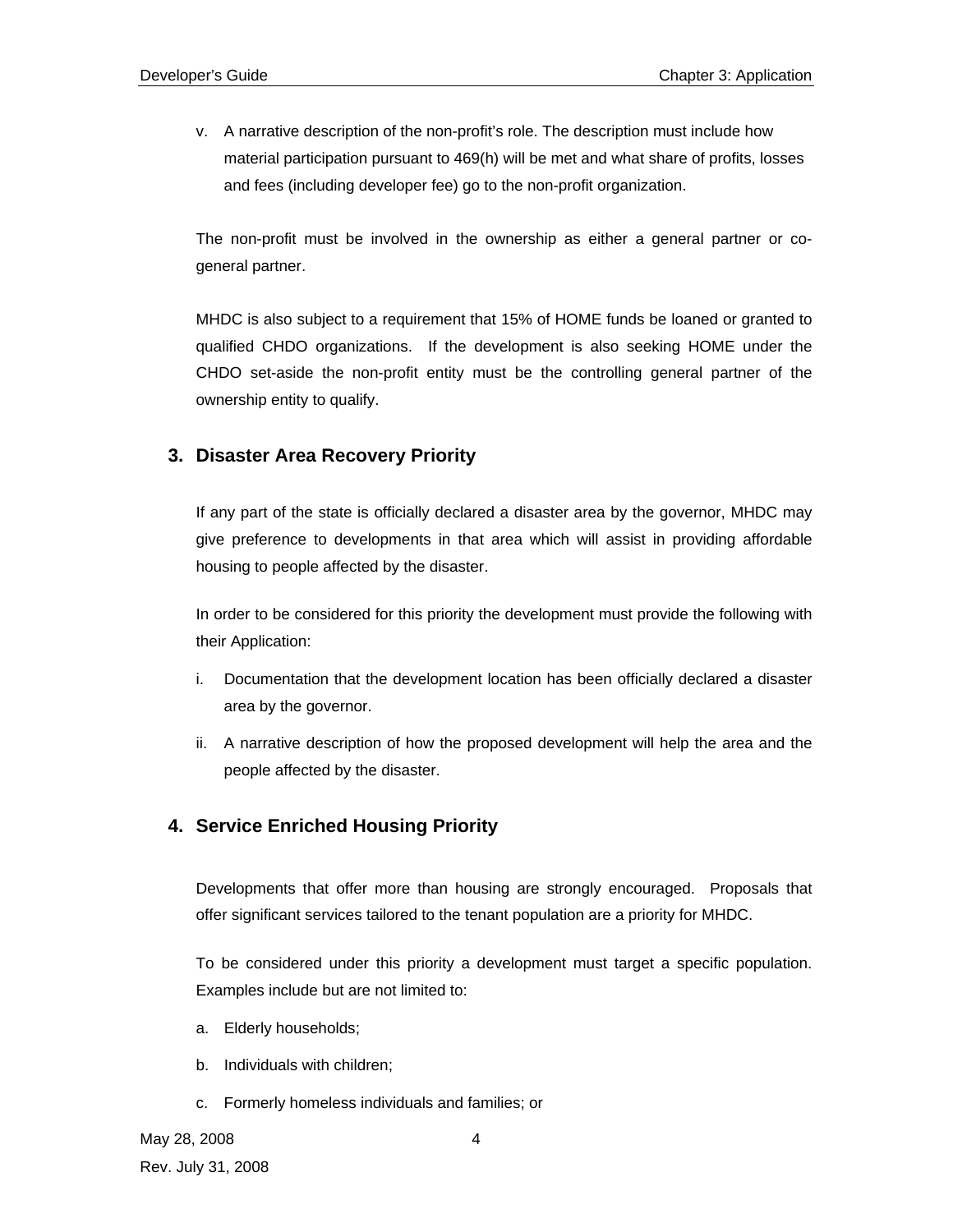d. Individuals with physical and/or developmental disabilities.

Developments that wish to be considered under this priority must fully complete the applicable sections of the FIN-100 and provide the following with their Application:

- i. A detailed supportive services plan which explains the type of services that will be provided, who will provide them, how they will be provided and how they will be funded;
- ii. A services budget which includes a breakdown of both sources and uses; and
- iii. Letters of intent from service providers anticipated to participate in the development's services program.

To qualify for the service priority a proposal must have a defined population, demonstrate that the services are adequate for the population and have a source of funding. Services need to be substantial and not typical of a standard development. For example, an elderly development which offers transportation to residents for shopping once a week is encouraged but is not sufficient to qualify for the priority if it is the only service offered.

Developments that are recommended because they qualify as service-enriched housing will be required to demonstrate that the services promised are delivered throughout the compliance period. Failure to deliver upon expectations will impact future funding decisions and could result in termination of reservations or commitments.

## **5. Sustainable Housing Priority**

MHDC encourages developments that use sustainable building techniques and materials to produce quality affordable and healthy housing for both tenants and the community.

To be considered for this priority a development must:

- a. Utilize one of the recognized green building rating systems (e.g., Enterprise Green Communities, LEED-NC, LEED-H, EarthCraft, Green Globes, etc.) or become Energy Star certified;
- b. Have at least one development team member experienced with the design, construction and/or development of sustainable housing; and
- c. Demonstrate how sustainability will be achieved from the pre-development period through development operations.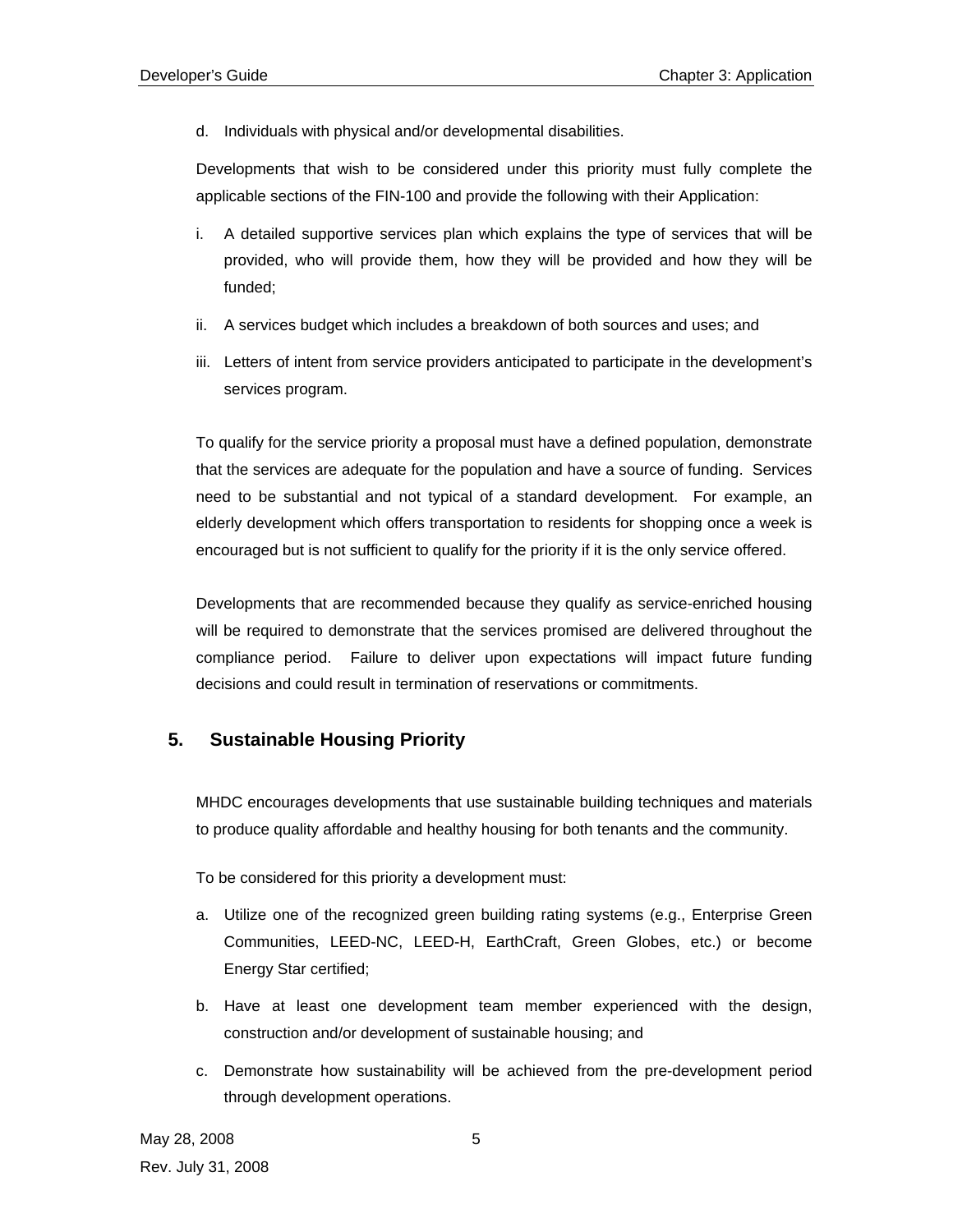Developments that wish to be considered for this priority must include the following with their Application:

- i. A description of the rating system to be utilized and a thorough explanation of the features of that rating system that are going to be utilized in the design of the development;
- ii. A resume for development team members with sustainable development experience and a thorough description of the developments they have worked on and their role in the process; and
- iii. A pre-development, development and operations plan that explains how sustainability will be addressed and what education will be given to employees and residents of the development.

Proposals will be allowed to use a rating system besides those listed above with prior approval of MHDC. The intent of the rating system requirement is to assure that the design and construction for any development wishing to consider itself green is based on an established and verifiable system.

Successful cost-effective sustainable development requires considerable expertise and planning from the earliest stages of the development process. MHDC encourages developments interested in pursuing this priority to talk with the appropriate design professionals prior to submitting their Application.

## **6. Preservation Priority**

The preservation of existing affordable housing is strongly encouraged by MHDC.

To qualify for the preservation priority a development must meet at least one of the following:

- a. Have, and continue to use if possible, project-based rental assistance and/or operating subsidy;
- b. Have a loan made prior to 1984 from any of the following loan programs: HUD 202/811, 221(d)3 or (d)4, 236 or USDA RD 515;
- c. Participate in HUD's Mark-to-Market restructuring program; or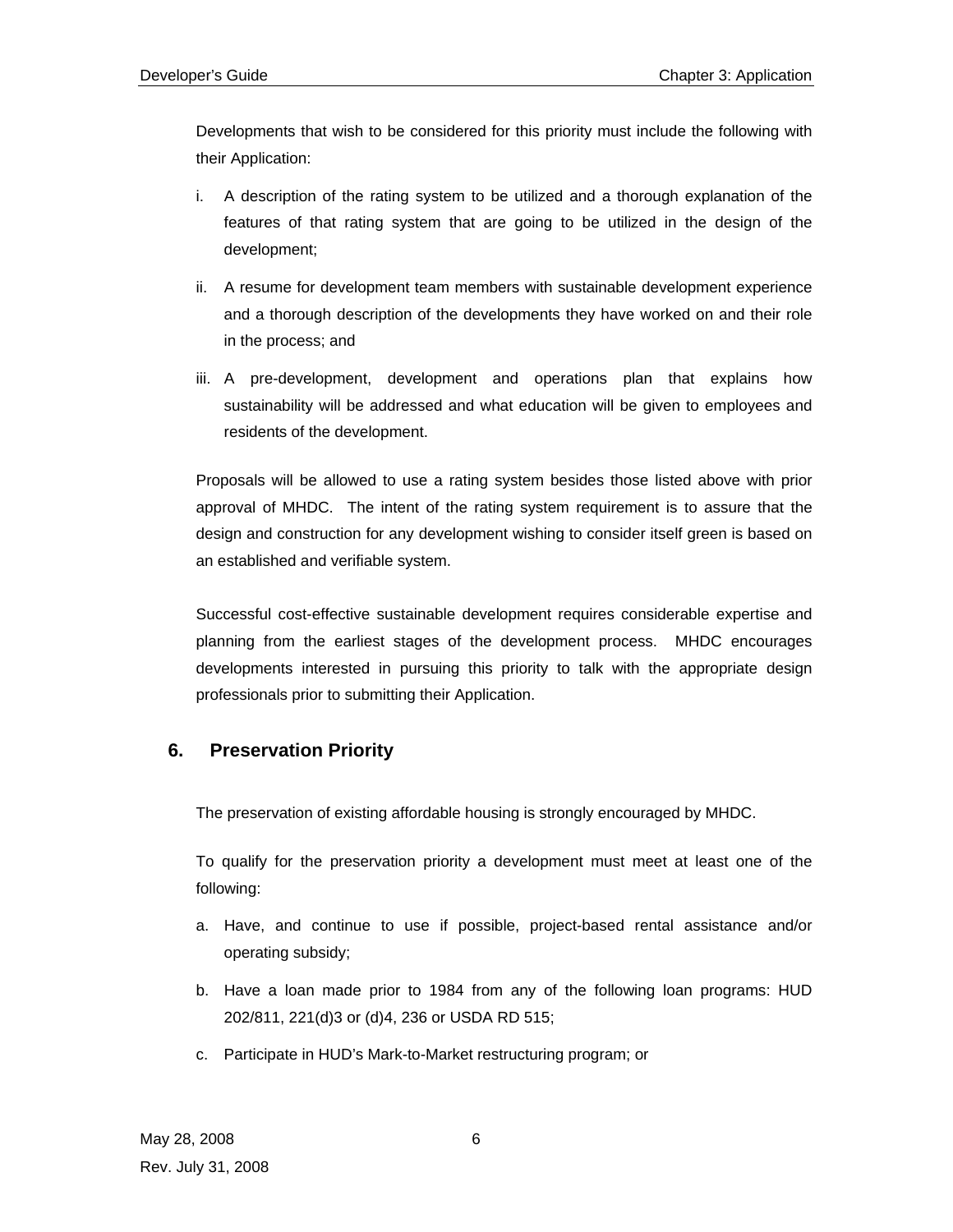d. Have a previous allocation of low-income housing tax credits that were placed in service between 1987 and 1994.

To be considered under this priority the following must be included with the Application:

- i. Copies of all loan notes that encumber the property;
- ii. A copy of any project-based income or operating subsidy agreements and rent schedules;
- iii. The most recent audited financial statement for the development; and
- iv. A letter from HUD, RD or MHDC (for developments without HUD or RD financing) indicating the need for preservation.

If a development does not have a HUD or RD loan or project-based rental assistance and requires a letter from MHDC indicating the need for preservation, a letter will be granted only after an inspection of the property by MHDC. Requests for the letter and inspection must be made to the Director of Asset Management.

## **7. Workforce Housing Priority**

MHDC encourages developments that provide affordable workforce housing in growing communities throughout the state.

To qualify for this priority a development must:

- a. Have at least 10% of the total units designated as market-rate units that are affordable to and occupied by households between 60% and 80% of the area median income;
- b. Be located in a community that has experienced a growth rate in households and jobs greater than the statewide average over the last three years;
- c. Have a resolution of support from the local jurisdiction governing the area in which the development will be located; and
- d. Provide tenants access to financial counseling and home-buyer education opportunities that are appropriate for the population.

To be considered for this priority the FIN-100 must demonstrate a market-rate/affordable unit mix and the following documentation must be included with the Application: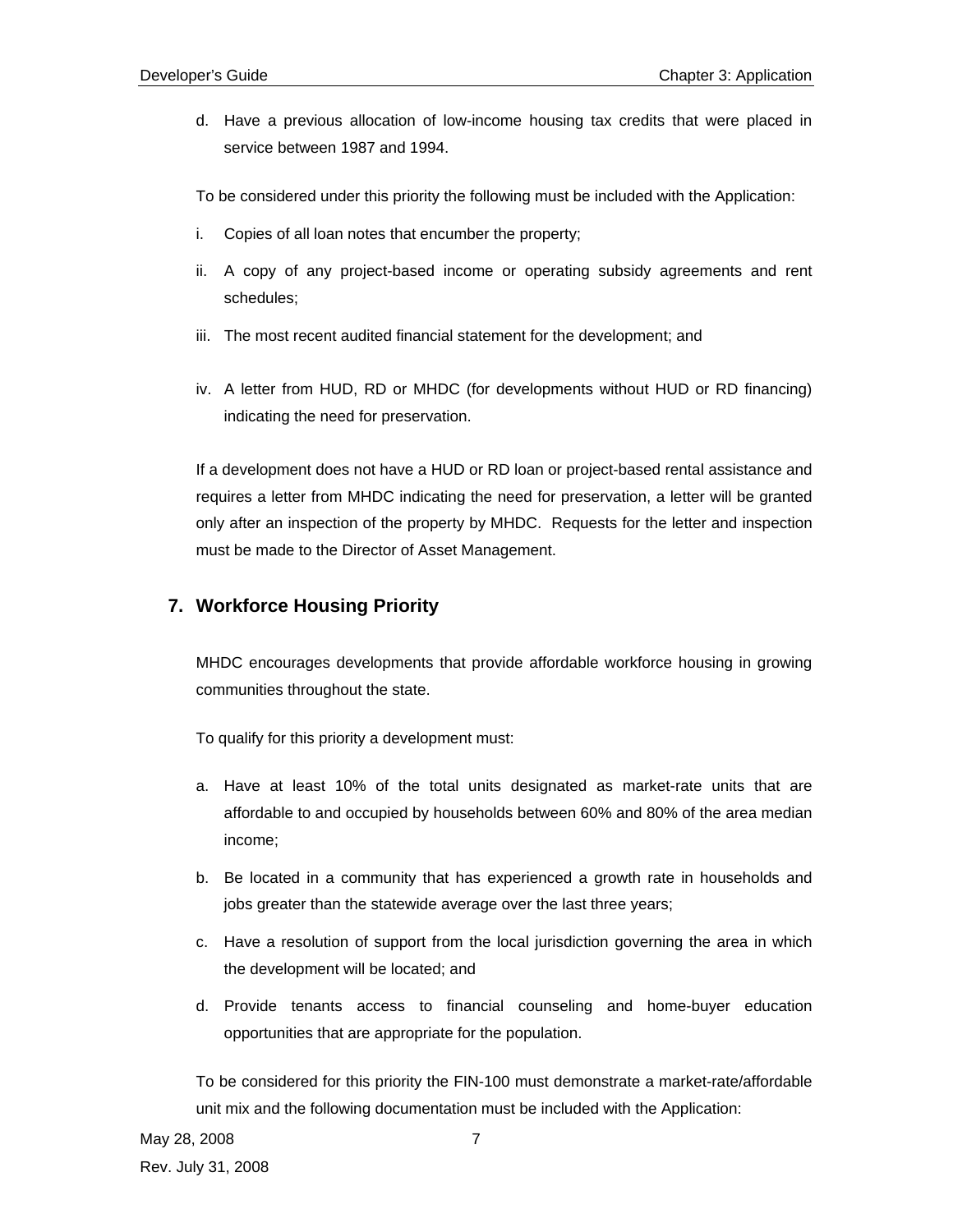- i. Verification that the development locality has experienced above-average growth in households and jobs;
- ii. A copy of the local jurisdiction's resolution of support; and
- iii. A plan that describes the services that will be provided to the intended tenant population.

Clarification of what constitutes verification that the development is in a location that has growth in households and jobs is located in Appendix V of this guide.

Applications that wish to be considered for the workforce housing priority located in the City of Kansas City or the City of St. Louis are not required to have a resolution of support. All other Applications must have a resolution of support. Please contact MHDC with questions concerning the requirement for a resolution of support.

## **C. SELECTION CRITERIA**

All proposals will be reviewed and assessed based on the selection criteria below. Each Application deemed complete will be evaluated using the selection criteria to determine its strength and appropriateness for MHDC funding. The selection criteria incorporate both MHDC preferences and the federal preferences and selection criteria described in Section  $42(m)(1)(B)(ii)$  and  $42(m)(1)(C)$  of the Internal Revenue Code. Because not every development fits into the same category or serves the same population, certain characteristics have different meanings and have different influence on the overall evaluation of each proposal. Despite this inherent difficulty presented by the varied Applications received, MHDC strives to apply the selection criteria in the most consistent and rational way possible.

## **1. Development Characteristics**

The following characteristics will be reviewed closely:

## **a. Tenant Population**

It is important that MHDC fund developments that offer quality affordable housing to the populations that need it in the locations where it is needed. Items that will be given consideration with regard to the intended tenants include: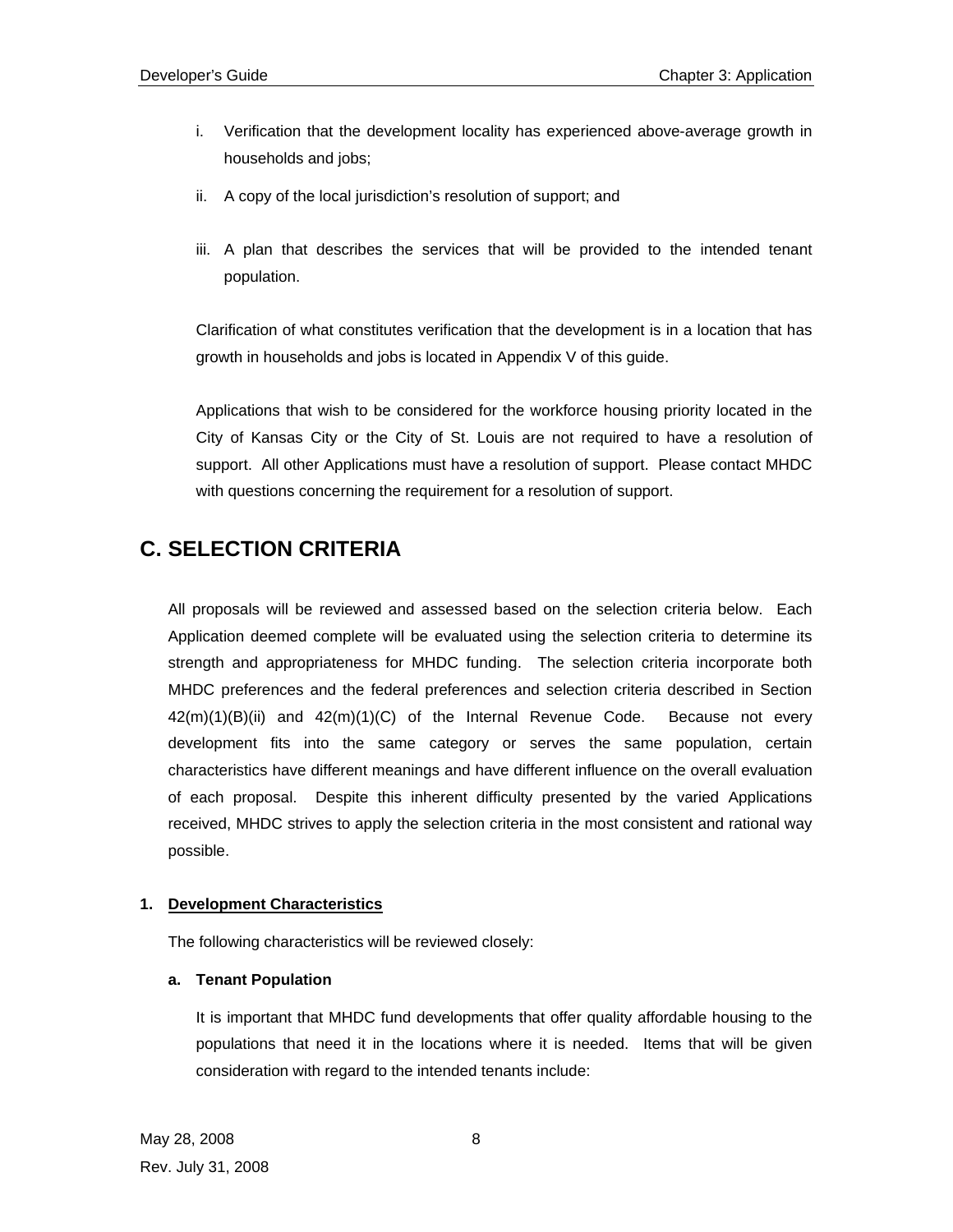i. Tenant populations with special housing needs such as persons with physical and/or developmental disabilities, homeless individuals and families, the elderly and other under-served and/or at-risk populations.

This is by no means an exhaustive list of special needs populations. Applicants that feel they are serving a tenant population that is special should explain so in their development narrative.

- ii. Individuals on public housing waiting lists.
- iii. Tenant populations of individuals with children.
- iv. Developments that serve the lowest income tenants.
- v. The quantity, quality and suitability of services provided or offered to the tenants.

Services need to be population-appropriate and applicants should make clear what services will be offered.

It is important that the rest of the development's characteristics are appropriate for the intended tenant population. The intended population will impact how the other selection criteria are evaluated and should always be kept in mind when structuring any MHDC development.

#### **b. Type**

The type of development being proposed is an important characteristic and affects how the other selection criteria are applied. Developments will be evaluated on how they contribute to the goal of the Qualified Allocation Plan and the mission of MHDC. Developments fall into at least one of the following types:

- i. New construction
- ii. Historic rehabilitation/adaptive reuse

Any development that will utilize the federal and/or state historic rehabilitation credit will be considered to be a historic deal. Developments that will use the historic credit and are currently being used as housing will be considered both historic deals and acquisition/rehabs. Developments that feature historic rehabilitation and some additional new construction will generally be considered historic deals but will be evaluated on a case-by-case basis.

iii. Acquisition/rehabilitation of existing housing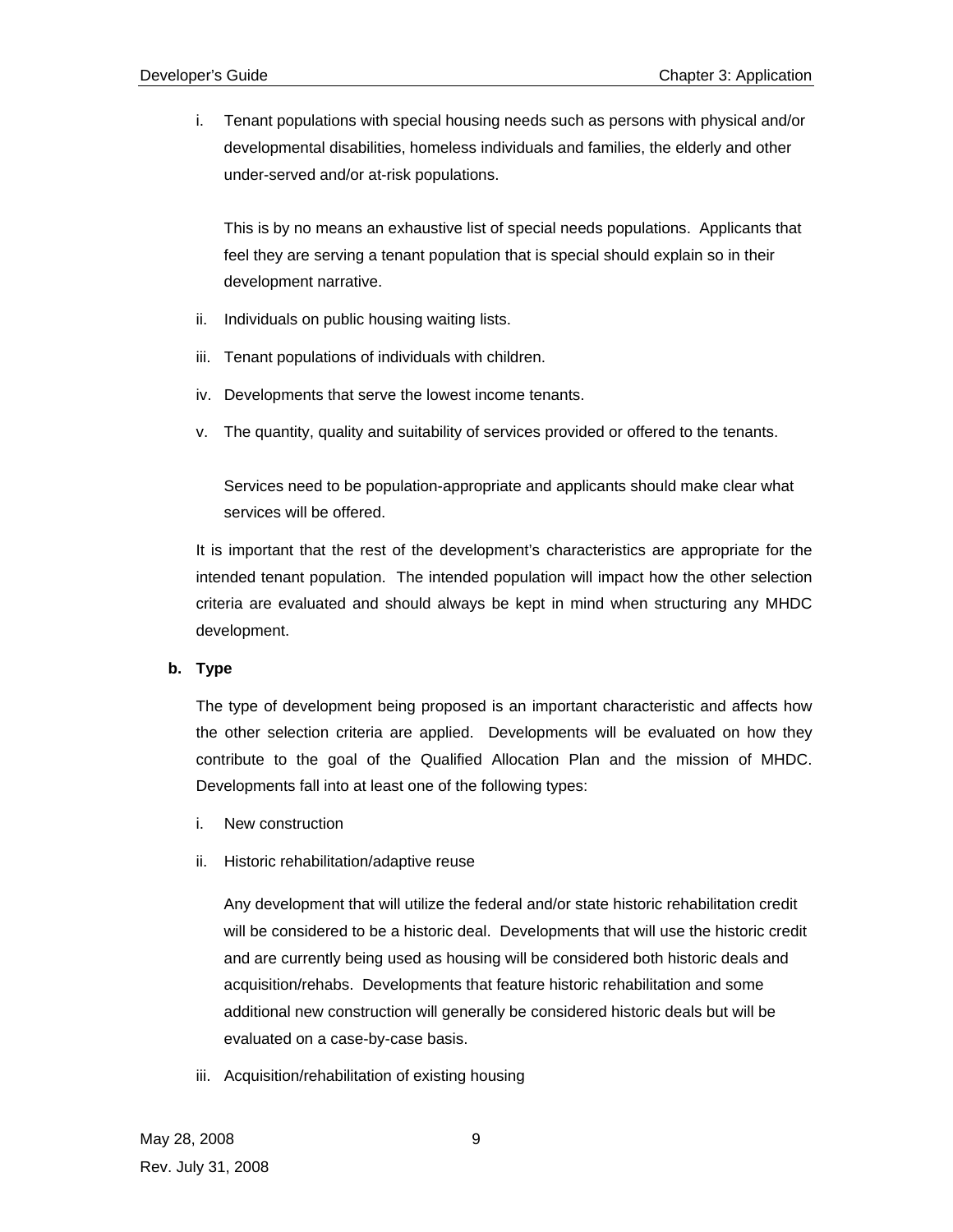Acquisition/rehabilitation includes both preservation developments and any other housing development that features existing tenants.

iv. Developments intended for eventual tenant ownership

For the purposes of this guide and the 2009 NOFA, the preference for developments intended for eventual tenant ownership applies exclusively to single-family homes.

Regardless of type, developments that obligate themselves to serve qualified tenants for the longest period are given extra consideration.

#### **c. Site**

Each site will be reviewed by MHDC staff to determine the overall suitability of the site for affordable housing and for the intended population. Sites reviews will consider:

- i. Marketability;
- ii. Presence of environmental issues and concerns;
- iii. Neighborhood characteristics and land uses; and
- iv. Proximity to appropriate amenities and services.

## **d. Design**

The design of each development will be examined closely to assess its appropriateness for the site, the market and the population being served. The following will be taken into account when evaluating the Application:

- i. Access into and out of the site and parking for residents and employees;
- ii. Placement of buildings on the site;
- iii. Development amenities;
- iv. Type and quality of materials to be used;
- v. Energy efficiency and overall sustainability;
- vi. Condition and suitability of structures being reused;
- vii. Scope of work for rehabilitation or renovation; and
- viii. Design features that are population-appropriate, for example, universal design features, common space, storage space, accessibility, adaptability, etc.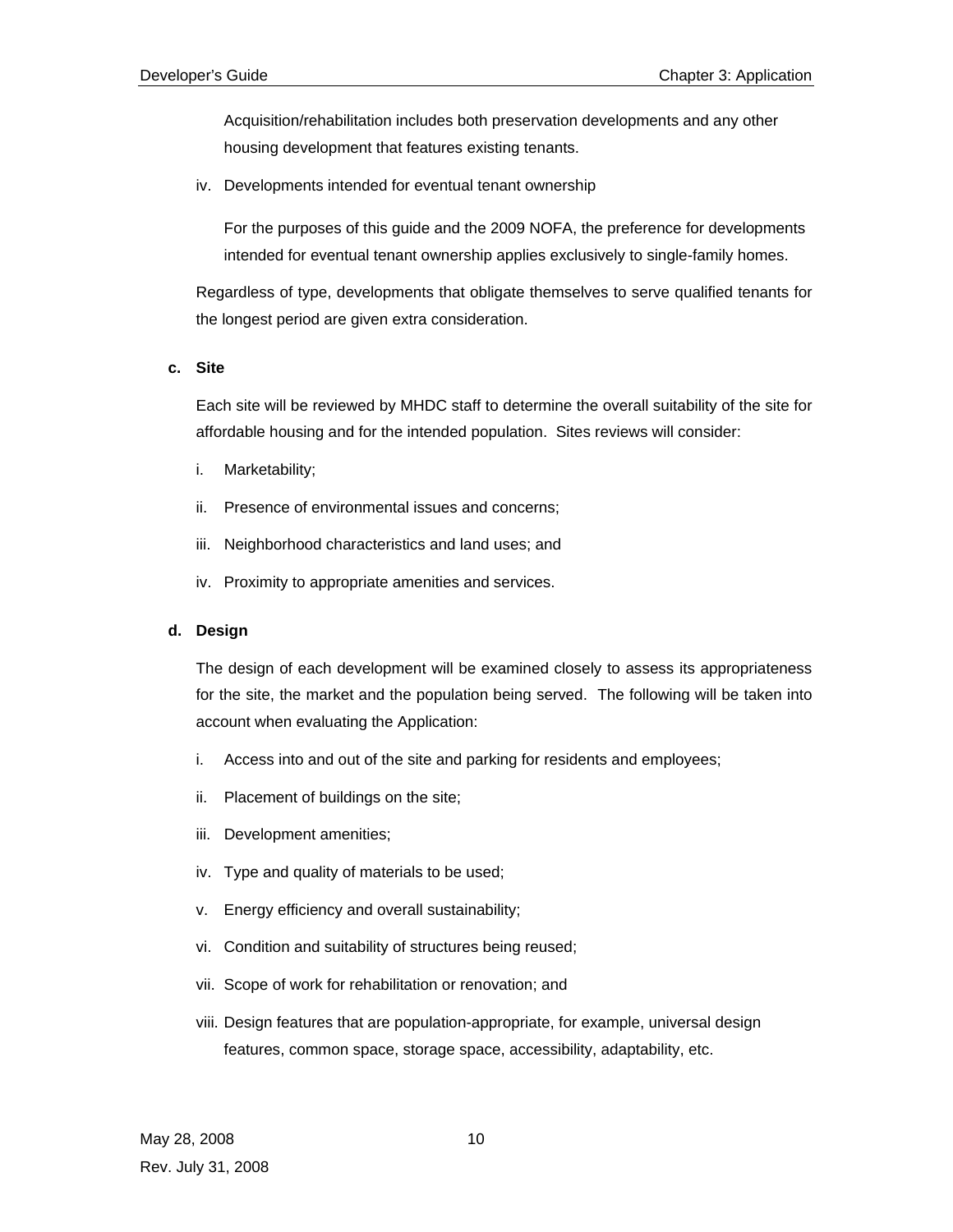#### **2. Market Characteristics**

The following will be analyzed for each proposal:

#### **a. Development Location**

Where a development is located affects almost all of the other selection criteria. Important considerations for location include:

- i. Location in a qualified census tract that will contribute to a concerted community revitalization plan;
- ii. Whether existing housing is used as part of a community revitalization plan;
- iii. Location in a community with demonstrated new employment opportunities and a proven need for workforce housing;
- iv. An area designated as a D.R.E.A.M Initiative community; or
- v. Infill of existing stable neighborhoods.

#### **b. Housing Needs**

Developments must address the affordable housing needs of the state, region and locality where they will be located. Important considerations regarding market need include:

- i. Number and growth of the intended tenant population in the market area;
- ii. Presence, condition, occupancy and comparability of other affordable housing developments in the market area;
- iii. Presence, condition, occupancy and comparability of market rate housing in the market area; and
- iv. Capture and penetration rates for the proposed development.

#### **3. Development Team Characteristics**

The following development team members will be evaluated:

- a. Developer
- b. General Partner(s)
- c. Management Agent
- d. Syndicator(s)/Investor(s)

May 28, 2008 11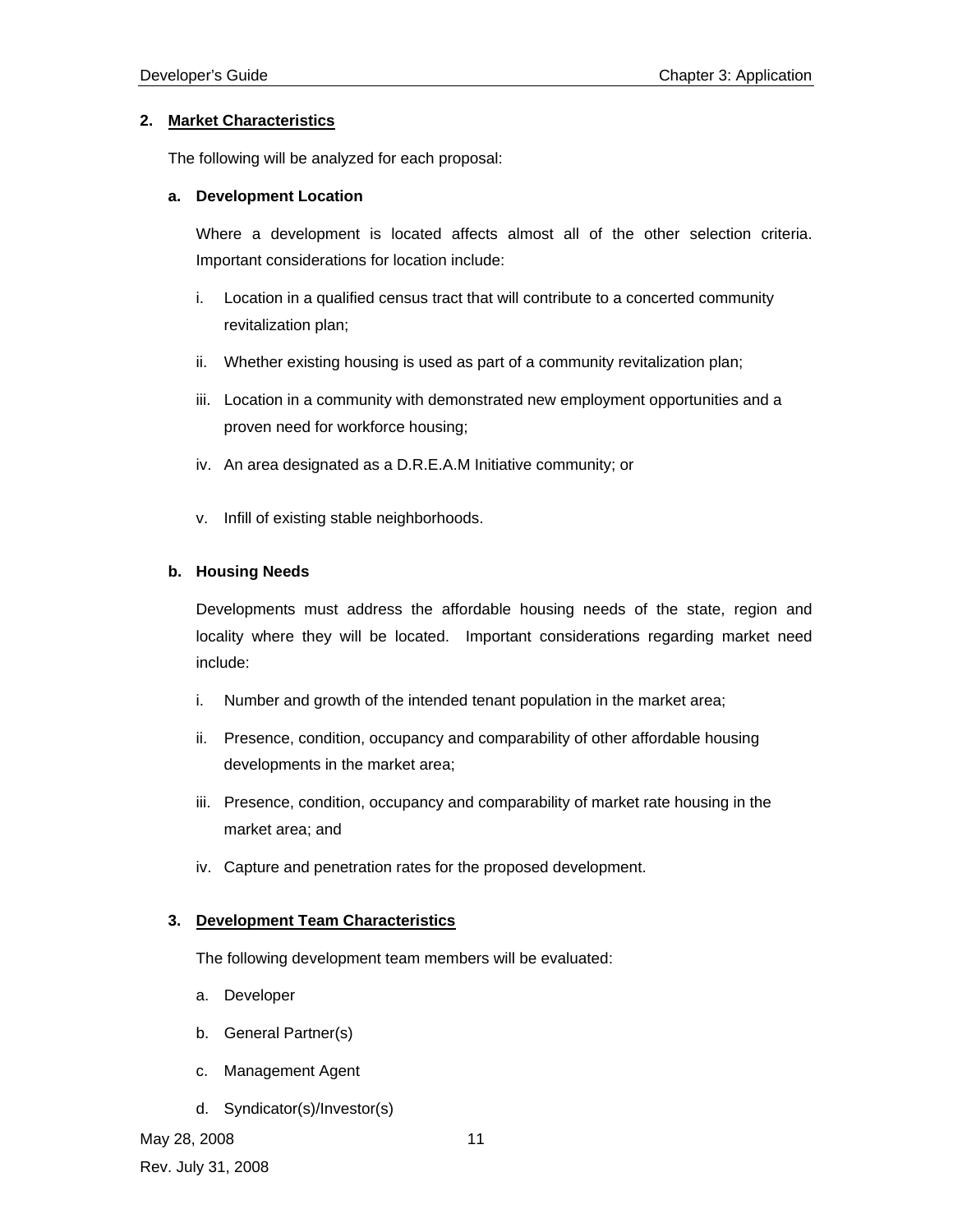- e. Contractor
- f. Architect
- g. Consultants

Evaluations will assess the experience, performance, financial strength and capacity to complete the proposed development in a timely and efficient manner. A development team's experience with affordable housing, MHDC and the type of development being proposed is important.

Items considered will include, but are not limited to:

- i. Number of affordable developments completed;
- ii. Occupancy of developments owned and/or managed;
- iii. Number of developments in the planning and development stages;
- iv. Quality and condition of previously-completed developments;
- v. Previous and outstanding compliance issues;
- vi. Performance of previously-completed developments; and
- vii. Performance regarding MHDC deadlines for previous funding awards.

Development team members that are not in good standing with MHDC or its programs will not be approved for funding. All identities of interest between members of the development team must be documented to MHDC's satisfaction. This includes, but is not limited to, identities of interest between any two or more development team members such as developer, general partner(s), syndicator(s), investor(s), lender(s), architect(s), general contractor, sub contractor(s), attorney(s), management agent, etc.

Please refer to Section II.D.1.b below for further details about the consideration of good standing with MHDC.

## **4. Feasibility**

Applications will be evaluated to determine feasibility and viability throughout the credit period using the assumptions provided by the applicant. MHDC will evaluate:

#### **a. Sources**

All developments must demonstrate that sufficient sources are available to the project to assure feasibility. Non-MHDC sources must have a commitment letter from the proposed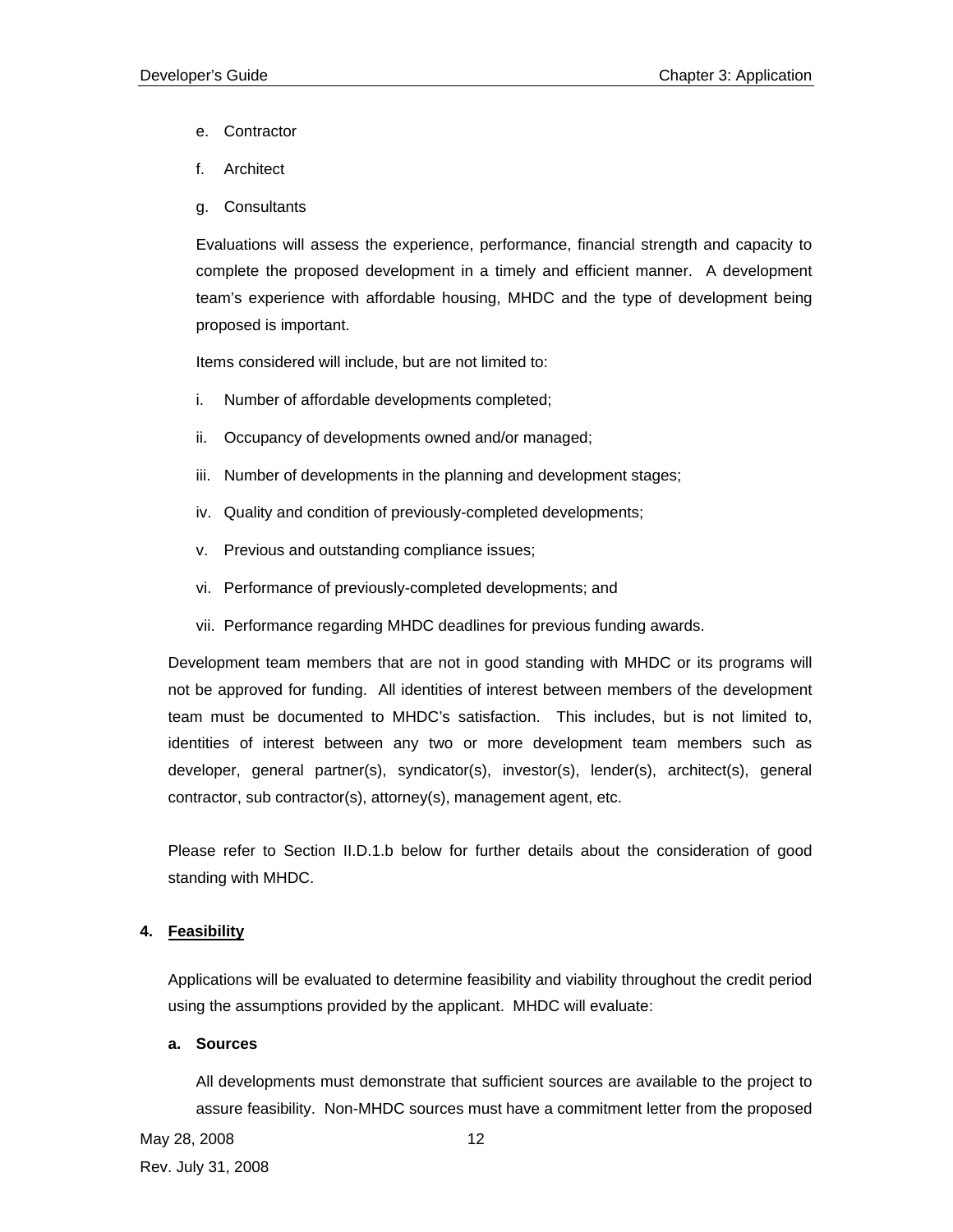provider included with the Application. The type of financing and the source of all financing will be taken into consideration.

#### **b. Uses**

Development costs must be reasonable for the type of development and location being proposed. Sources and uses must balance.

#### **c. Income**

Rents should be appropriate for the market and affordable for the intended population. Other sources of income that are undocumented may not be used to determine feasibility or the size of MHDC debt.

#### **d. Expenses**

Operating expenses must be adequate, reasonable and appropriate for the market and type of development being proposed.

#### **e. Long-Term Viability**

Operating projections must indicate that the development is viable for the greater of the entire credit period or the term of any MHDC financing.

#### **f. Timing**

The timing of due diligence, financing commitments and regulatory approvals will be considered when assessing an applicant's ability to proceed. Consideration will be given to applicants that demonstrate they can proceed in a time-frame consistent with the requirements of the Code or, for tax-exempt bond-financed proposals, the allocation process established by the Department of Economic Development.

MHDC will not allocate a credit amount that exceeds the amount necessary to assure development feasibility. Guidance for what may be considered appropriate can be found in the underwriting standards below.

## **5. Community Impact**

MHDC seeks to allocate funding to developments that appropriately and efficiently improve their communities. Impact will be influenced by:

#### **a. Community Support**

Support from elected officials and community members is important. Community support should highlight the importance of the development to the community and the impact it will have.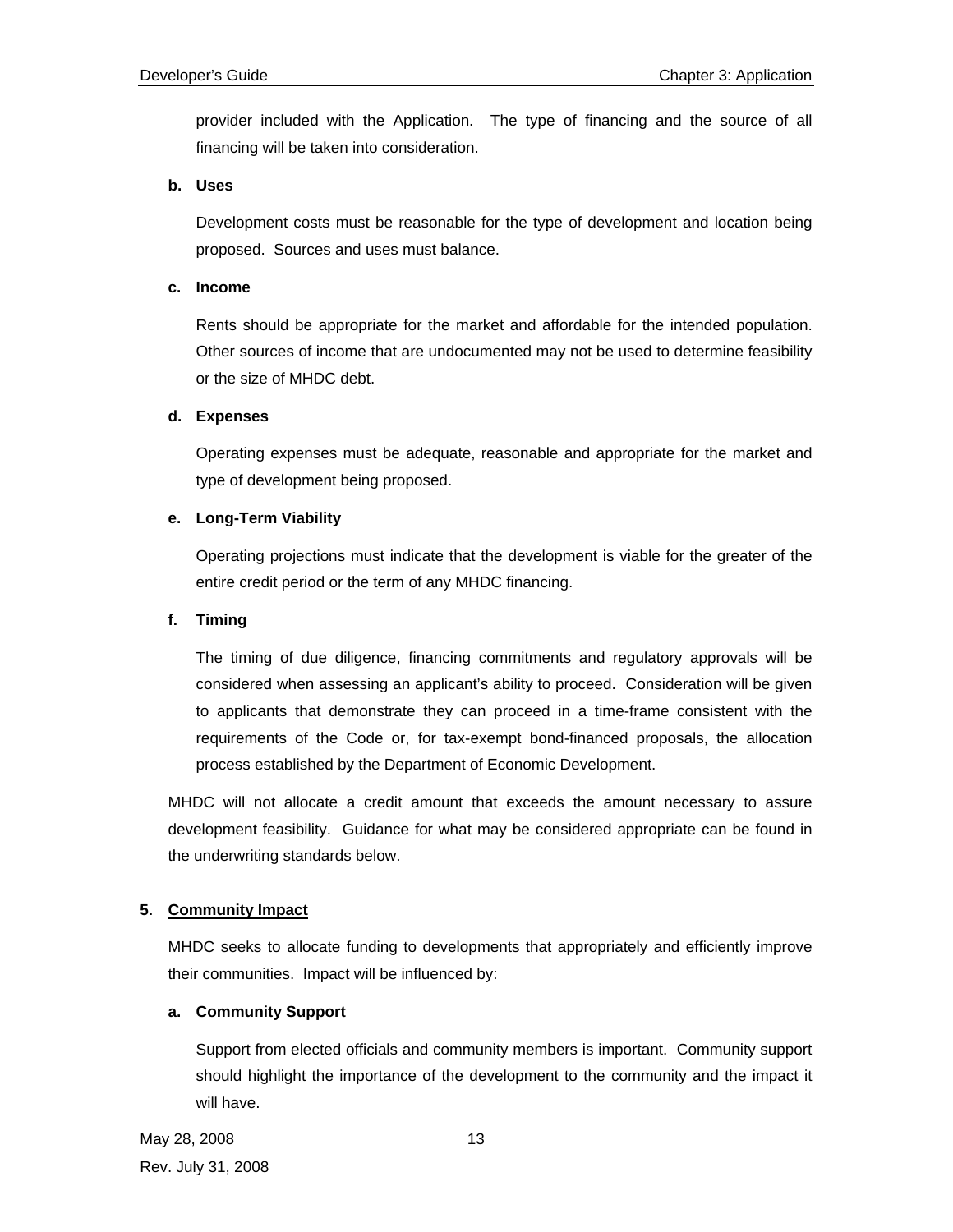## **b. Catalytic Effect**

There is a preference for developments that will successfully encourage further development or redevelopment in the community. Developments that are part of a larger community redevelopment effort or part of a concerted community revitalization plan will also receive extra consideration.

## **c. Community Needs**

How a proposal will address the needs of the population it intends to serve and the community it will serve is important. The existing stock of affordable housing and demographic trends in the area will influence the needs of the community and ability of the proposal to meet those needs. Applications that most clearly and adequately meet those needs will receive preference.

## **D. APPLICATION REVIEW**

Applications will undergo each of the five staff review stages described below, unless the Application is rejected during one of the stages. If an Application is rejected during the Initial, Primary Documentation or Secondary Documentation Reviews, a written explanation will be provided to the applicant.

## 1. **Initial Review**.

The Initial Review will be conducted to determine the applicant and the Application's consistency or compliance with the following:

- a. **Organized Application.** Applications must be submitted in two three-ring binders and organized with tabs according to the checklist provided with the Application. Applications that are not organized will be rejected from further consideration.
- b. **Good Standing with MHDC.** Any member of the development team that is the owner or general partner of a Section 42 development that is currently in noncompliance due to site audits or a failure to comply with the owner's reporting requirements will be denied participation in the NOFA. In addition, any development team member that is not in compliance or good standing with any other MHDC program will be similarly denied participation. Should MHDC learn that any principal involved with a proposed development has serious and/or repeated non-performance or non-compliance issues in Missouri or any other state before or after the time of application, the Application will be rejected. Prior performance considered might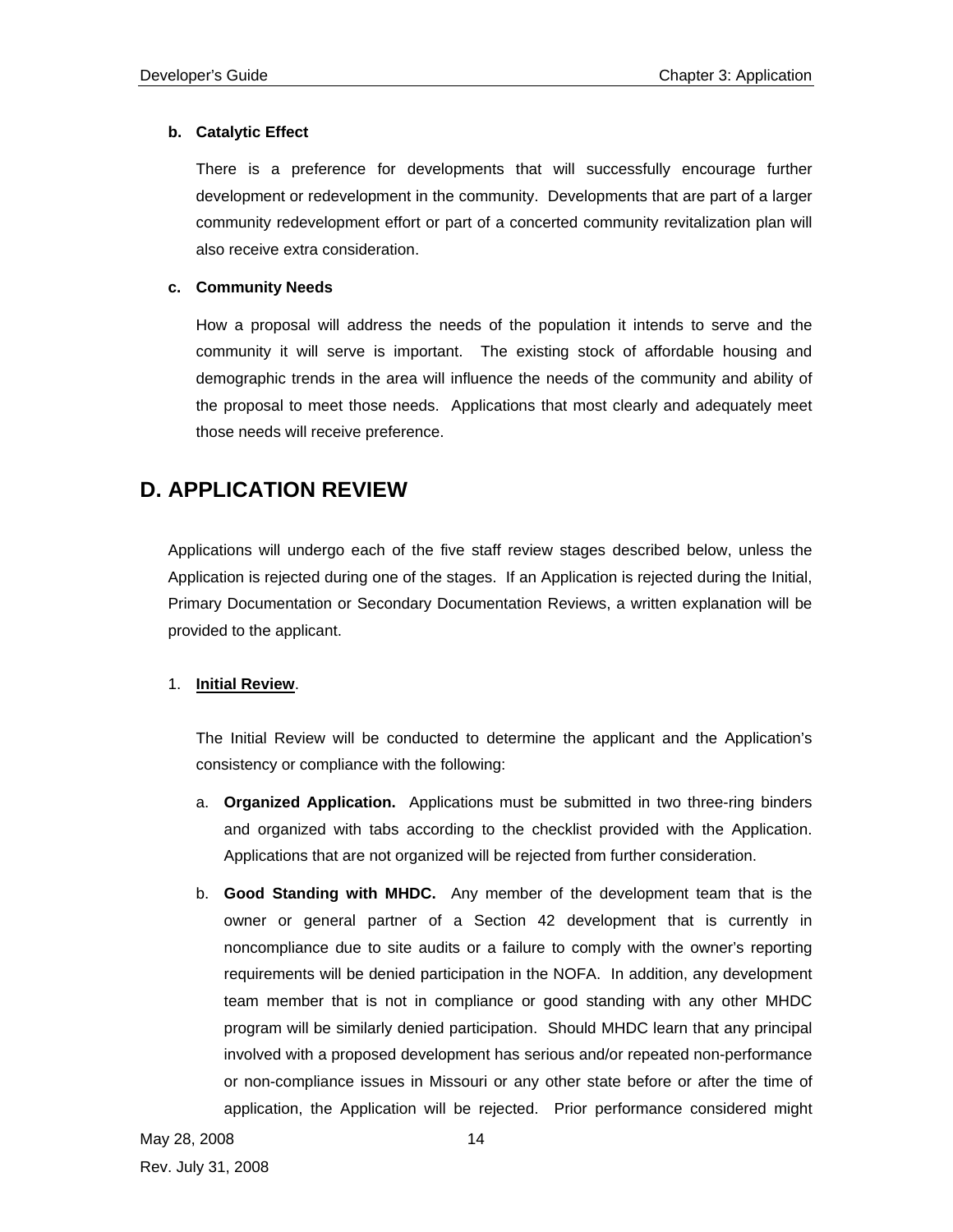include, but is not limited to, progress made with previous tax credit reservations, development compliance and payment of fees, and/or violation of the MHDC Workforce Eligibility Policy.

- c. **Consistent with Section 42 Requirements.** The proposal must meet all the requirements set forth in the Code and all relevant U.S. Treasury regulations, notices and rulings.
- d. **Consistent with Fair Housing Requirements.** The submitted proposal must meet all the requirements of The Fair Housing Act of 1968, as amended.
- e. **Consistent with Internal Revenue Service Memorandum of Understanding.** MHDC and the IRS may execute a Memorandum of Understanding ("MOU") to improve the administration of the Federal LIHTC. Under the terms of this MOU, all developers must complete IRS Form 8821 (Rev. 9- 98), Tax Information Authorization, as a condition of consideration for an allocation of 9% Credit or 4% Credit. An executed IRS Form 8821 for the developer, owner, and general partner entity must be included as part of the Application.
- f. **Consistent with Tax Credit Accountability Act.** Under the provisions of the Tax Credit Accountability Act (R.S.Mo. sections 135.800 to 135.830) all developers/applicants must complete all necessary forms and reporting requirements during the reservation process, the allocation process and for a period of three years following the issuance of credits by MHDC, as the administering agent for the MO LIHTC, to comply with the provisions of the act. All developers must complete MDOR Form 8821 (Rev. 11-03), Missouri Department of Revenue Authorization For Release of Confidential Information, as a consideration for the allocation of the MO LIHTC. MHDC will obtain tax clearance regarding the developer/applicant from the Missouri Department of Revenue at the time of application. A state tax delinquency may result in an Application being rejected.

The Initial Review will be performed in conjunction with the documentation review. If at a later date it is discovered that an Application does not meet one of the Initial Review requirements it will be rejected or, if it has been reserved funds, that reservation is subject to termination.

## 2. **Primary Documentation Review.**

All primary documents must be complete and submitted by the application deadline. A missing primary document will result in the rejection of the Application. An exact list of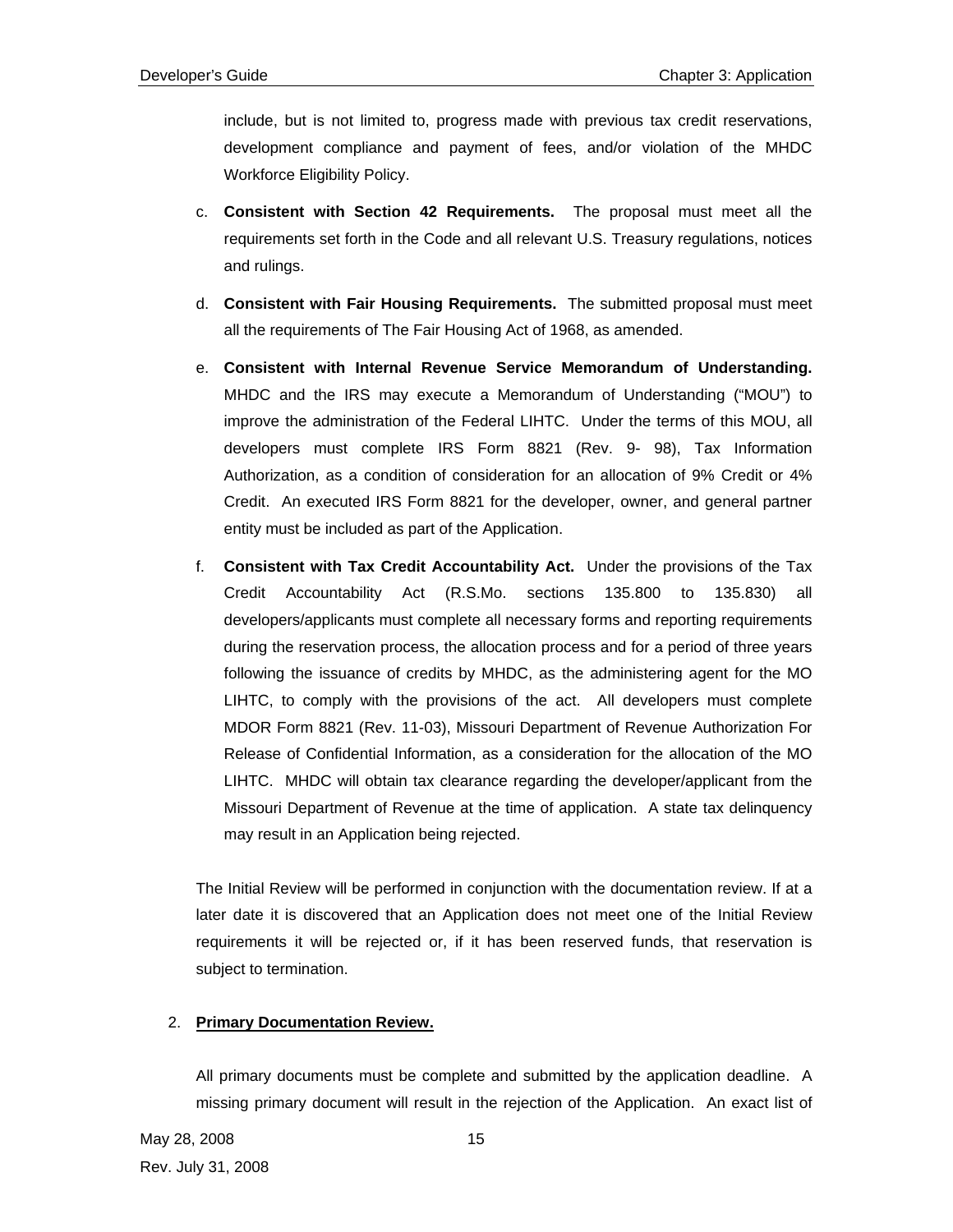the documents can be found on the FIN-125 and in the application exhibit discussion below.

MHDC may be forced to allow corrections to primary documentation, but this will be allowed only in rare circumstances. Any opportunity for correction will be afforded to all applicants, but applicants should expect that if they turn in an Application missing primary documentation it will be rejected.

## 3. **Secondary Documentation Review**.

All secondary documentation must be received in order for an Application to receive further consideration. If secondary documentation is missing at the time the Application is submitted, the applicant will be notified in writing of missing items and a date by which deficiencies must be cured ("Cure Date"). Please note that the failure to turn in multiple secondary documentation items does not exhibit a good faith effort at submitting a complete Application as required. If all secondary documentation is not received by the Cure Date the Application will be rejected. The FIN-125 contains an exact list of the secondary documentation required and the application exhibit discussion below further explains the requirements.

It is expected that notification regarding secondary documentation deficiencies and the Cure Date will be mailed on or before September 22, 2008.

If the Initial, Primary Documentation and Secondary Documentation reviews are successfully passed, an Application is deemed complete and will be considered for a recommendation.

## 4. **Site Review.**

During the course of the application review process MHDC will conduct a review of the site(s) chosen for each proposal. The review will consist of a staff site visit and a determination regarding the feasibility, marketability, appropriateness of the site(s) for the intended population and assessment of any perceived environmental issues. The results of the site review play an important role in the Competitive Review.

Vacant land presents a challenge in correctly identifying the location of a proposed site, particularly in rural areas and pre-construction phase subdivisions. MHDC highly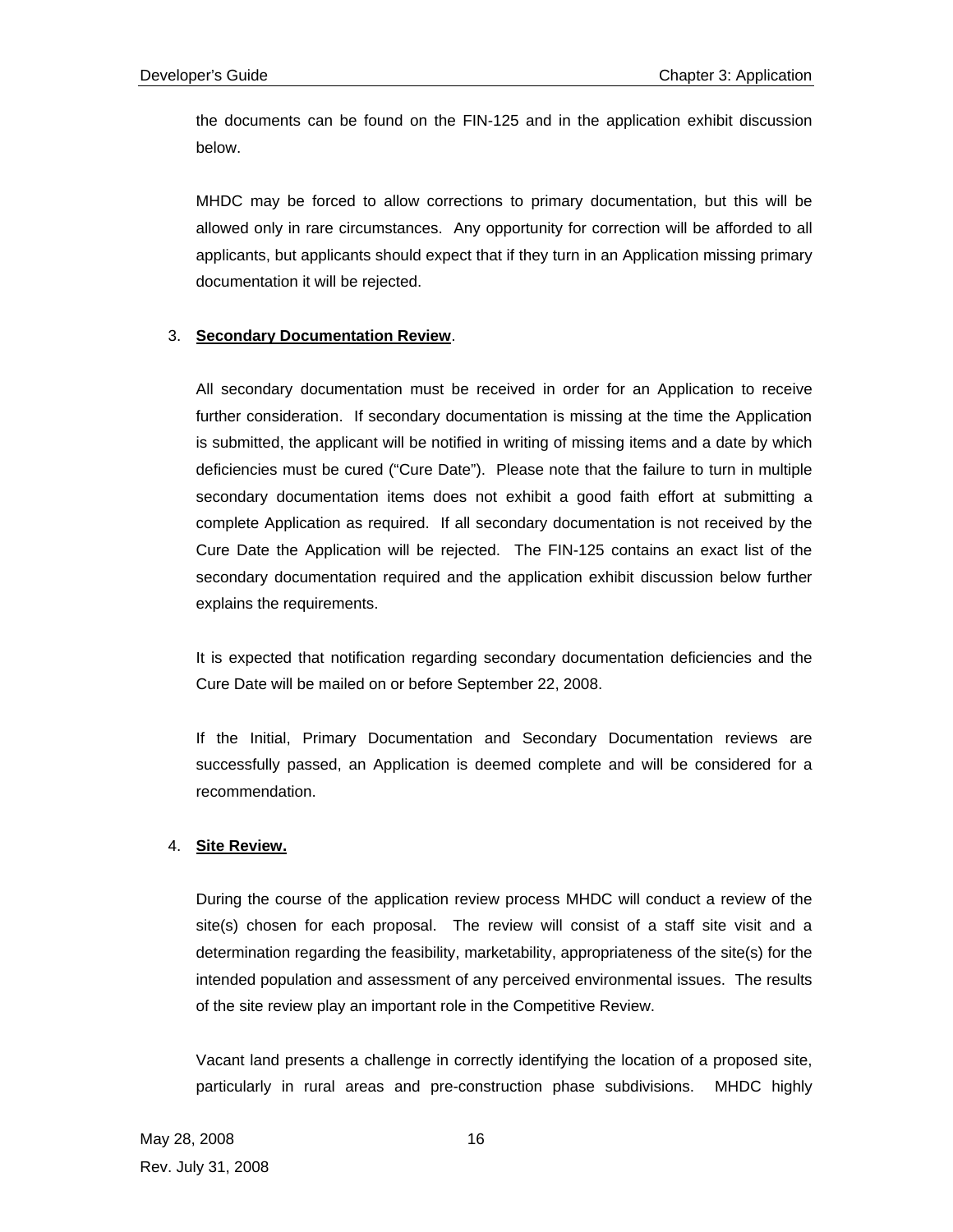encourages applicants to place a sign marking the location. Staff reserves the right to contact applicants to meet them at the site for a physical inspection subject to timing and availability. Contact with the applicant does not indicate either a favorable or negative response to the Application or choice of a site.

## 5. **Competitive Review.**

Once an Application has gone through an Initial, Primary Documentation, Secondary Documentation and Site Review and is considered complete to MHDC's satisfaction, it will undergo a Competitive Review. The Competitive Review uses the established housing priorities, selection criteria, and underwriting standards to determine recommendations for funding. All factors are considered and those Applications deemed to best meet the goals of MHDC will be recommended to the commission for formal approval.

## **E. APPLICATION EXHIBITS**

Each applicant is required to submit the exhibits applicable to the type of development they are proposing. Questions as to whether an exhibit is applicable to a specific Application must be asked prior to the application deadline. MHDC-required forms may be found at http://www.mhdc.com/rental\_production/2009\_FY\_items/registration-docs.htm (registration is required).

Exhibits 1-10 constitute the primary documentation and exhibits 11-18 constitute the secondary documentation. MHDC staff may contact applicants for clarification or questions regarding any submitted exhibit; such contact does not indicate anything other than a request for information.

## **1. CD-ROM**

The CD-ROM must include the required electronic documents in the proper form. Each document on the disc should be properly labeled and should be checked to make sure it opens properly. Only **one** disc needs to be included; therefore, the copy binder does not need to have anything in the tab for exhibit 1. The required electronic documents include:

a. FIN-100: Include both an Excel version and a PDF version that includes the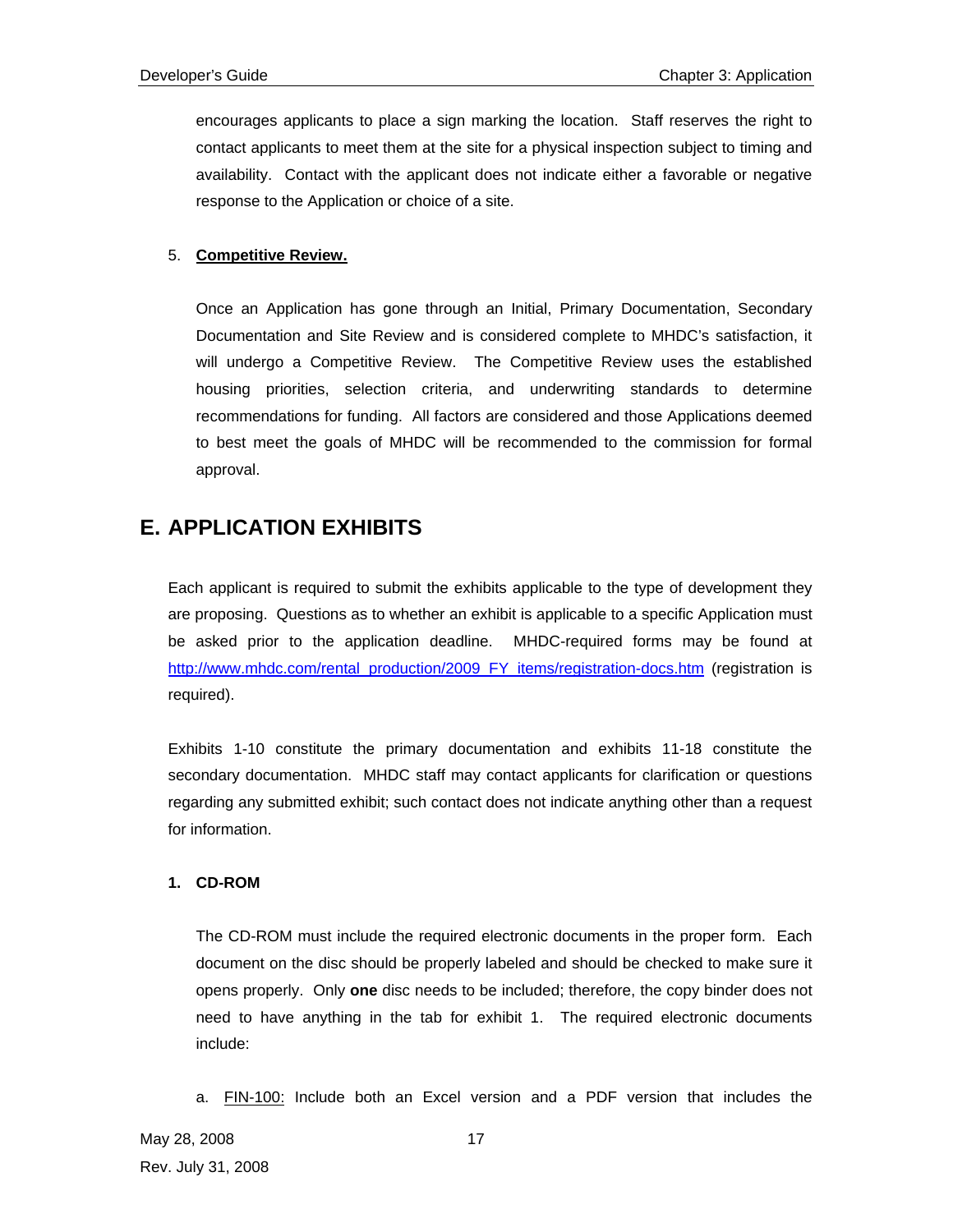signatures.

- b. Development Narrative: A Word version of the narrative is required.
- c. Development Location Map: A PDF version of a map must include the site location and sufficient detail to understand the location in regards to cross streets and the general area.
- d. Site Photographs: Pictures either as individual JPGs or a Word document with the pictures included must be submitted.
- e. Site Plan or Subdivision Map: A PDF of the appropriate Site Plan or Subdivision Map must be included.
- f. Executed Form 1302: A PDF of the executed site evaluation form is required.
- g. Market Study: A PDF copy of the market study must be on the CD-ROM.
- h. School Superintendent Contact: For new construction family developments a PDF of either a response from the school superintendent or the letter contacting the superintendent is required.
- i. FIN-305: Seller Certification: A PDF copy of the executed form is required.
- j. Supportive Service Plan: A PDF copy of the supportive services plan, if applicable, is required.
- k. Elevations/Photos: For existing buildings individual JPGs or a Word document with pictures will qualify. For new construction developments a PDF of the building elevations needs to be included.
- l. Relocation Documents: PDF copies of the Current Tenant List, Relocation Plan, General Information Notice (GIN), and executed Acceptance of MHDC Relocation Policy must be provided.
- m. MHDC Form 2004-B: A PDF of the management profile must be included on the CD-ROM.

The required electronic documents are important for the Site Review portion of the application process and must be included at the time of application.

## **2. FIN-100**

The FIN-100 must be filled out completely, accurately and must be executed in the appropriate places. The FIN-100 in the original binder must have original signatures. If you have any questions when filling out the FIN-100, please contact MHDC.

## **3. Application Fee**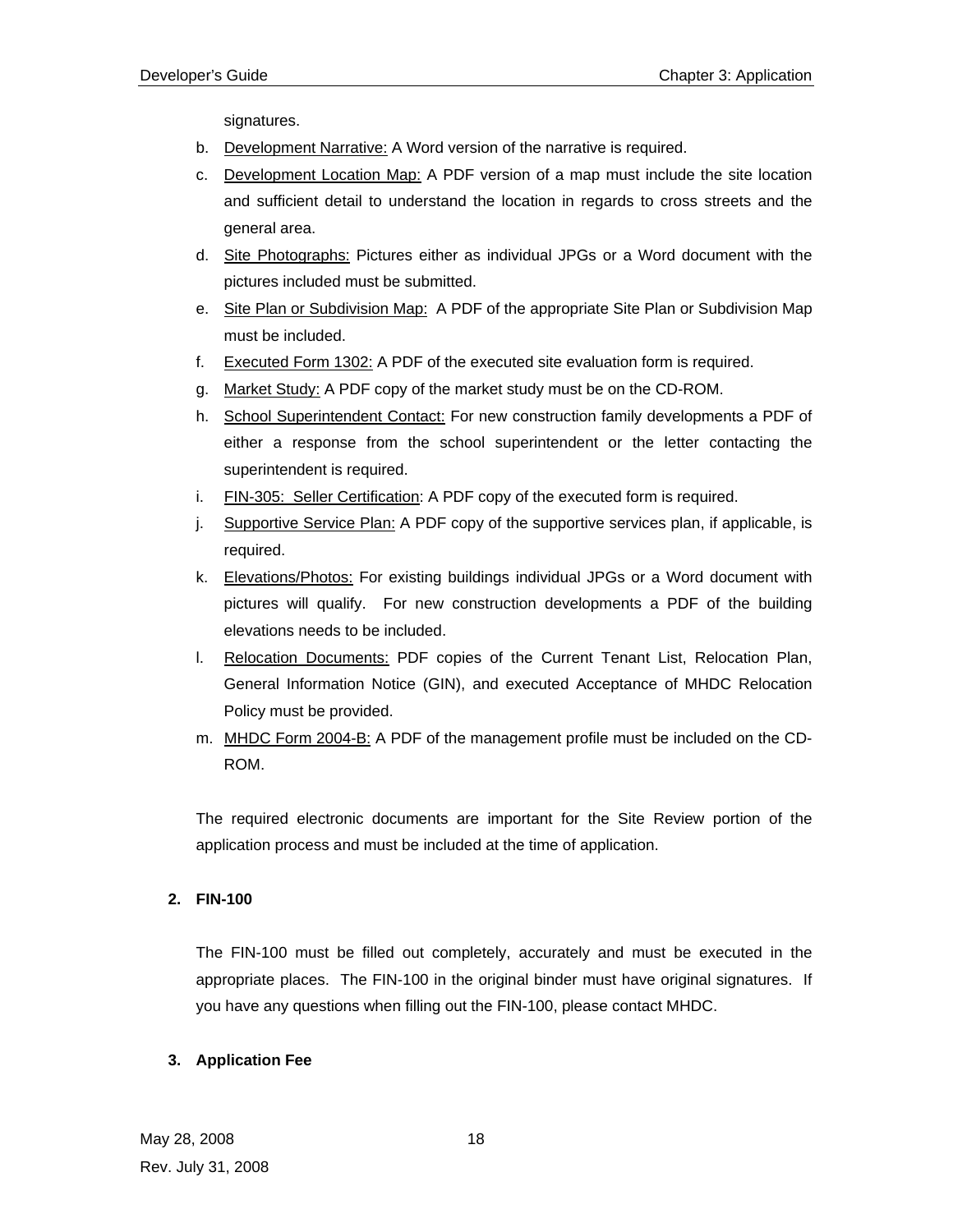The check for the applicable application fee must be included with the original binder. The copy binder must have a copy of the check in exhibit 3. The applicable application fees are:

- a. Non-Profit Priority Application Fee. Proposals that qualify for the Non-Profit Priority and request consideration under that priority owe a \$750 application fee.
- b. Dual Proposal Application Fee. Proposals which would like the same site(s) to be given consideration as either the 4% credit or the 9% credit and provide an application for each scenario owe a \$2,000 application fee.
- c. Standard Application Fee. All Applications that are not considered non-profit priority or dual proposal applications owe a \$1,500 application fee.

## **4. Development Narrative**

The narrative must include a brief description of the following items:

- a. Development Characteristics: Describe the type of development, population served, amenities and services of the Application.
- b. Market Characteristics: Describe the rent structure and how those rents compare with other affordabl*e* and market rate properties in the area. Also discuss how the Application will address the relevant housing needs.
- c. Development Team Characteristics: Explain the key development team members and highlight experience with similar development types.
- d. Feasibility: Provide a description of anything unusual regarding feasibility that may not be obvious from looking at the rest of the submitted information.
- e. Community Impact: Explanations of the level of local support, catalytic effect and how the Application will address the needs of the community are important.
- f. Other Salient Information: Provide any information or description of the development that explains any unique or important characteristics that would help MHDC better understand what you are trying to accomplish.

The development narrative is intended to be the applicant's chance to address the selection criteria that MHDC will use. Any information that can help illuminate and distinguish an Application is encouraged. Please be clear and concise when creating the narrative and keep the stated purpose in mind.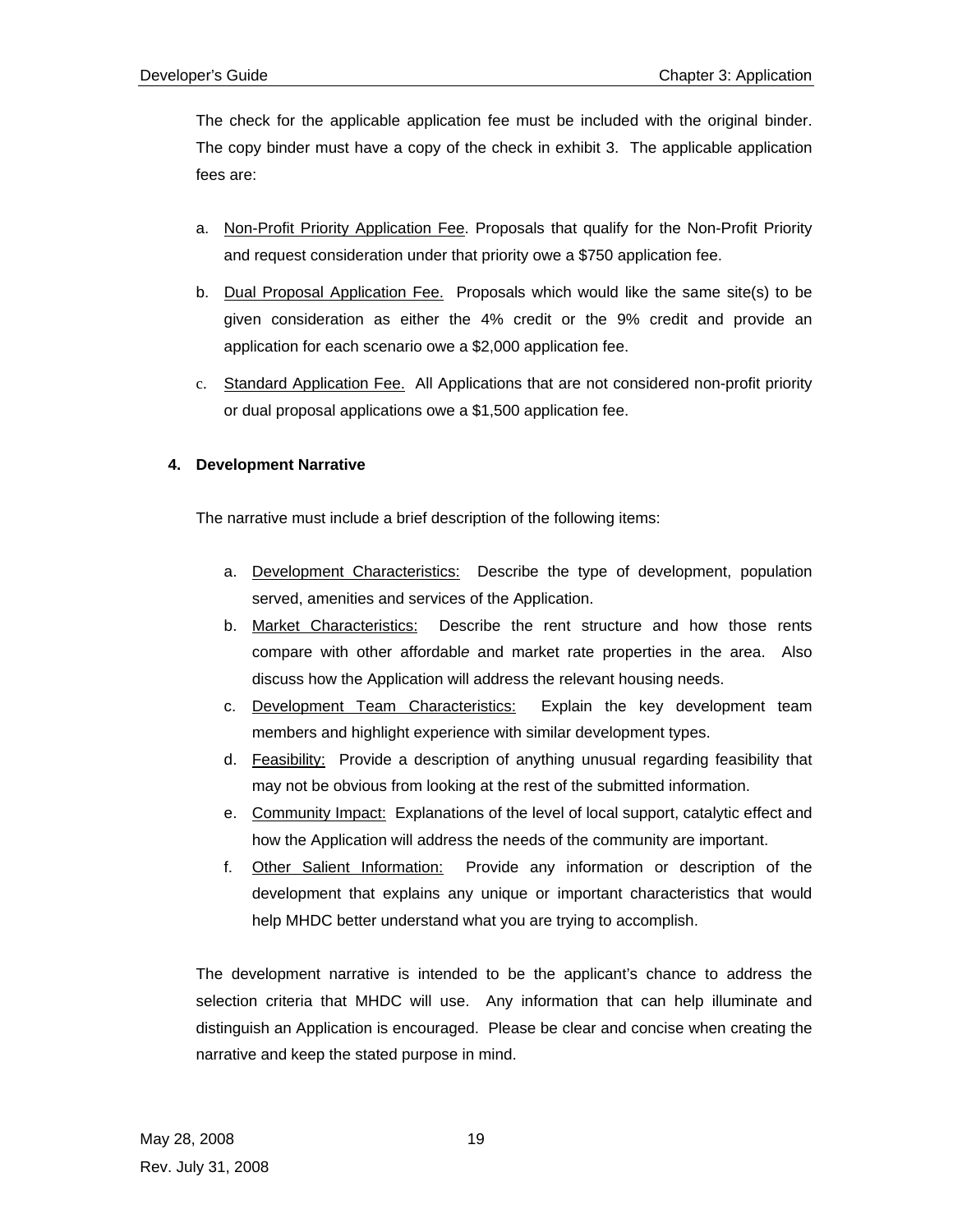## **5. Site Review Information**

MHDC's site reviewers use the information in the site review exhibit to properly evaluate the proposed site and proposal. The site review information consists of:

- a. Development Location Map: Map must clearly identify site address and location. Detailed directions are welcome, especially with respect to vacant ground.
- b. Site Photographs: Photos of the site, including landmarks and surrounding properties need to be included. Please include color photos in both the original and copy binders.
- c. Site Plan or Subdivision Map: If a proposal is for single-family homes in a subdivision, a subdivision map with the lots for the Application must be included. All other proposals are required to provide a site plan that identifies the footprint of the building(s) and site amenities. Please include distances from the property perimeter to the building locations or other references that will assist site inspectors in identifying the proposed footprint on vacant ground.
- d. MHDC Form 1302 Site Evaluation: The form should be filled out completely and as accurately as possible and must be signed by the person who filled it out.

## **6. Market Study**

- a. Form 1300-S: Completed by the market analyst and included as both an exhibit on its own and as part of the full market study.
- b. Full Market Study: The market study must be dated within six months of application and address specifically the property in question. If the market study is dated within 18 months of the application due date, an update letter must be provided. No market study older than 18 months will be accepted. A favorable statement of conclusions about the strength of the market for the proposed development does not operate to vest in an applicant or development any right to a reservation or an allocation of tax credits in any amount. The market study must:
	- i. Be prepared by an experienced market analyst who is an independent third party, completely unaffiliated with the developer and/or owner of the proposed development.
	- ii. Contain a statement by the analyst that:
		- (A) The report is in full compliance with MHDC's Market Study Guidelines. The MHDC Market Study Guidelines can be found at the MHDC website http://www.mhdc.com/rental\_production/market\_study/index.htm and as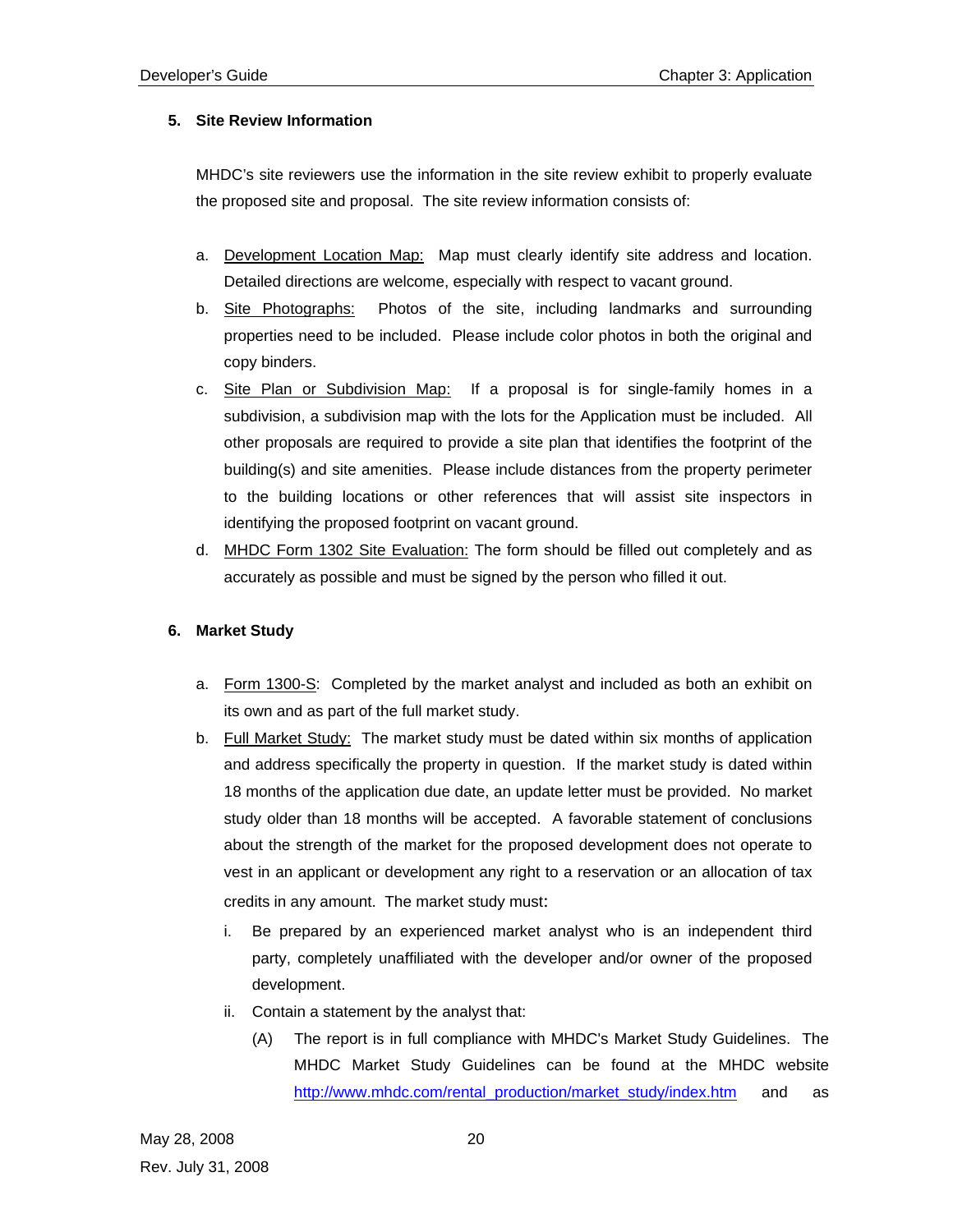Appendix C of this guide.

- (B) The information included is accurate and that the report can be relied upon by MHDC as a true assessment of the low-income housing rental market in the area of the proposed development.
- (C) The document is assignable to lenders and/or syndicators that are parties to the development's financial structure.
- (D) Acknowledges and agrees that the market study will be shared with other parties that will assist MHDC in the analysis of the market study.
- (E) Justifies the need for the type of rental housing and the number and size of units proposed.

## **7. Site Control**

## a. Applicant Site Control

Evidence of applicant site control must clearly link the current owner to the eventual ownership entity and be in the form of:

- i. Executed purchase option agreement;
- ii. Executed purchase contract;
- iii. Executed long-term land lease or option on a long-term lease; or
- iv. Other commitments / agreements approved by staff prior to application.

All applicants must demonstrate proper site control for at least 50% of the sites listed in the FIN-100 as being a part of the development. For developments that do not evidence 100% site control a description of how site control will be obtained is mandatory. Failure to provide such description will result in rejection of the Application. The use of eminent domain to obtain site control of any sites not under control at the time of application may be deemed acceptable by MHDC if at least 50% of the total sites are under control at the time of application. In any event applicants who do not clearly have acceptable site control should contact MHDC prior to the application deadline. Approval of site control prior to the application and pursuant to (iv) above is highly advisable.

## b. Seller Site Control

The applicant must demonstrate seller site control in the form of: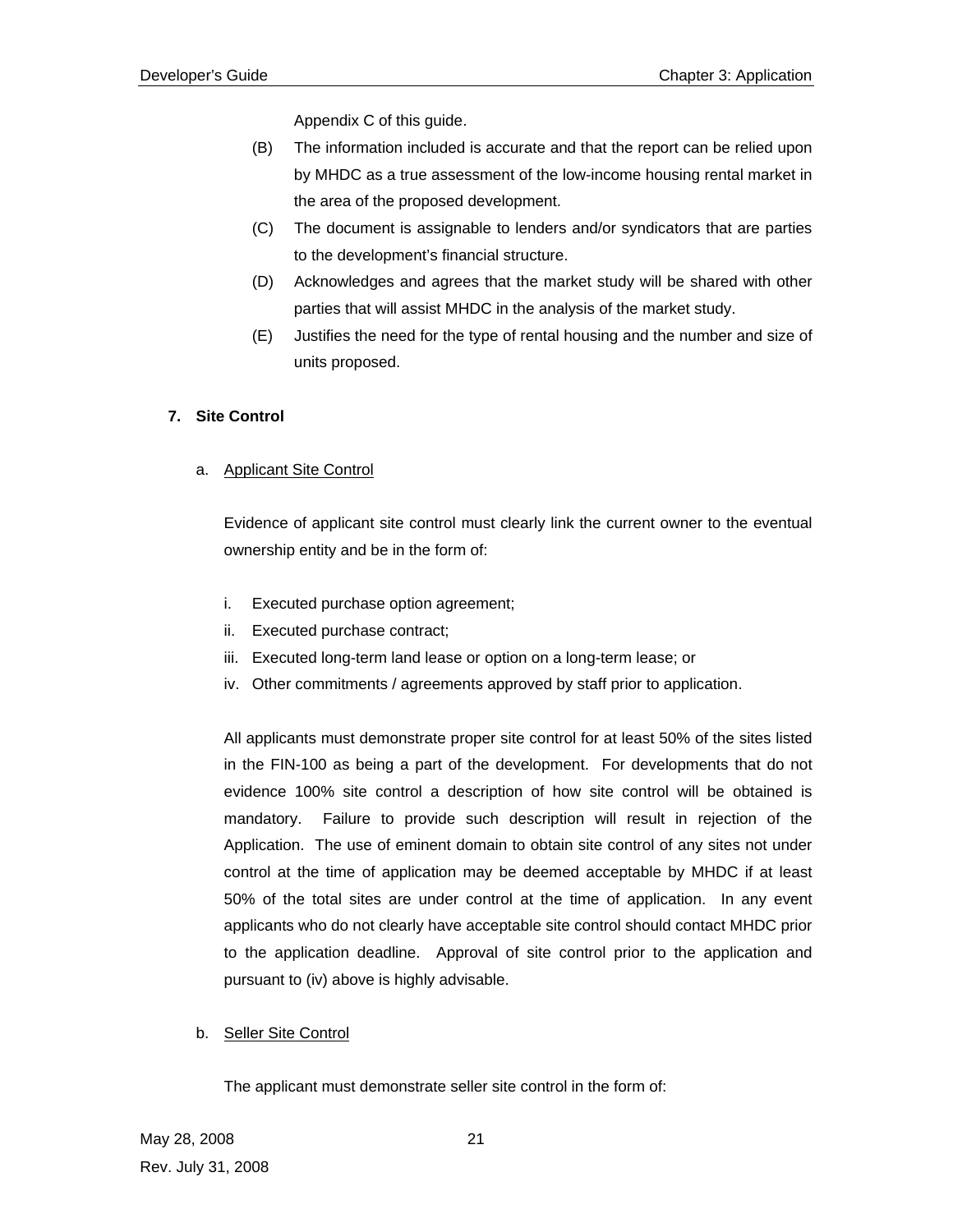- i. A vesting deed (e.g. a warranty deed); or
- ii. Title policy that clearly indicates the current owner.

For transactions in which there is an identity of interest between the seller and the buyer, the applicant must include a copy of the seller's contract or settlement statement for each property transfer from the purchase of the site back to the last arm's length transaction, if the last arm's length transaction took place after 1958. MHDC reserves the right to request last arm's length transaction information for pre-1958 transfers.

c. Legal Description

A legal description must be included as a separate exhibit.

Further information regarding site control information can be found in the MHDC Site Control Requirements attached as Appendix W of this guide.

## **8. Public Official Contact Verification**

The public officials listed below must be contacted prior to the submission of the Application. Officials should be contacted via certified mail or some other manner that can be shown to have been received by the official. Contact letters must address the population being served, the number of units proposed, and any other relevant information that demonstrates the official has received a sufficient description of the proposed development.

- a. Chief Elected Official Contact
- b. State Senator Contact
- c. State Representative Contact
- d. City Councilperson or Alderman Contact
- e. Public Housing Authority Executive Director Contact
- f. School Superintendent Contact (New Construction Family Developments only)

Scattered site developments must contact public officials for each locality/jurisdiction in which their sites are located.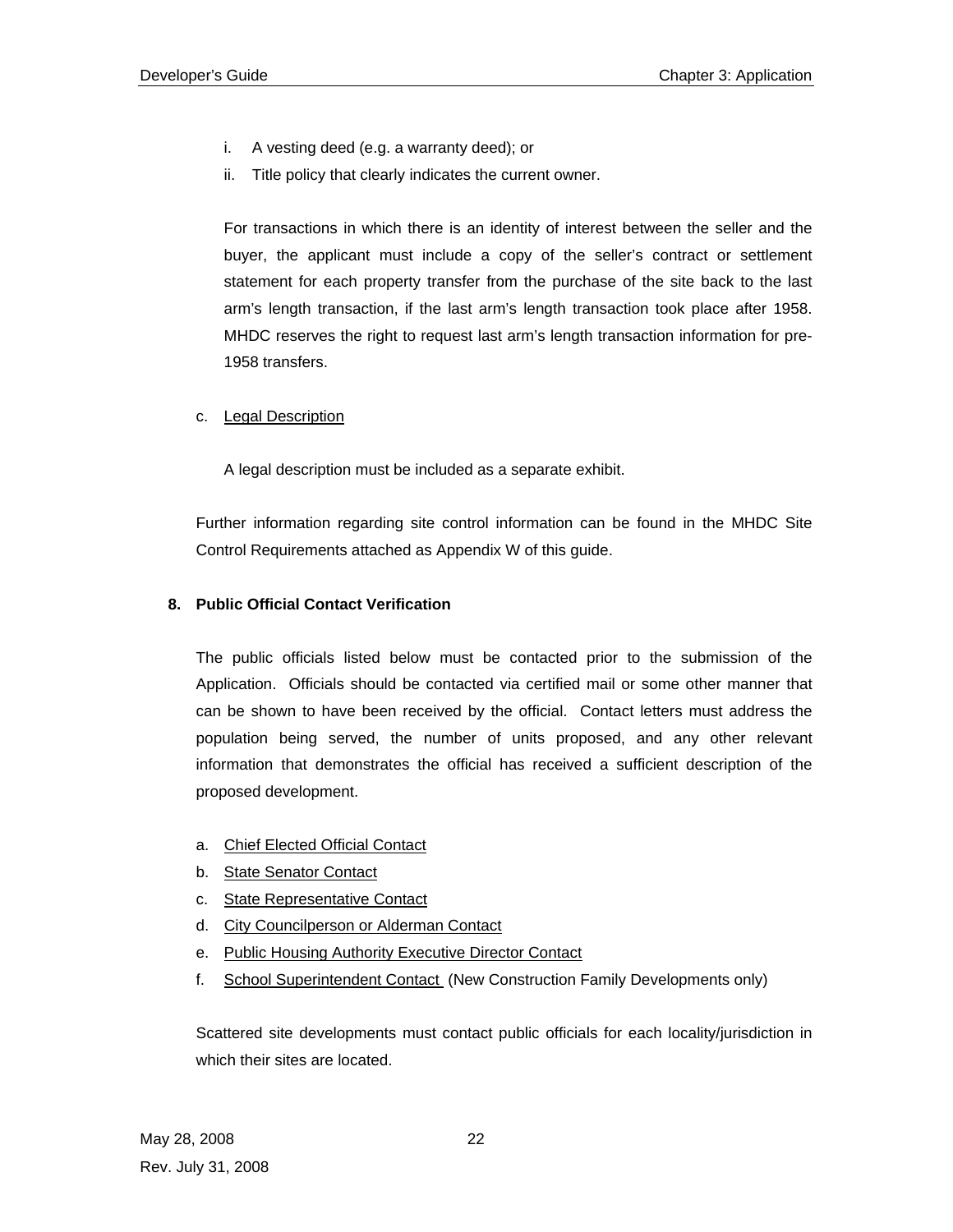## **9. Statutorily Required Documentation**

Various federal and state regulations require applicants provide certain information at the time of application. The following required documents must be filled out properly and executed.

## a. IRS Form 8821 for Developer

Tax Information Authorization for the Developer. Please fill out only Section 1 and sign Section 7.

b. Missouri Form 8821 for Developer

Authorization for Release of Confidential Information for the Developer. Please fill out only the top section and sign the authorization below.

c. IRS Form 8821 for General Partner

Tax Information Authorization for all general partners that are not affiliates of the developer. Please fill out only Section 1 and sign Section 7.

d. Missouri Form 8821 for General Partner

Authorization for Release of Confidential Information for all general partners that are not affiliates of the developer. Please fill out only the top section and sign the authorization below.

e. FIN-109 Legal Employment Practices Certification

In accordance with RSMo 285.025, MHDC requires all applicants for financing under MHDC Rental Production programs to certify that they do not employ illegal aliens/undocumented workers in compliance with federal, state, and local hiring laws.

f. FIN-305 Seller Certification

The FIN-305 is required for all Applications with existing tenants who request an MHDC loan. The form may be found in the Relocation Guidelines & Forms in Appendix D of this guide.

g. Evidence of Consistency with Consolidated Plan

Developments requesting a loan from MHDC and located in a jurisdiction with a consolidated plan filed with HUD are required to provide certification that the proposed development is in compliance with that plan.

## **10. Housing Priority Documentation**

For Applications that are requesting consideration under one or more of the established Housing Priorities the required documentation must be provided in the application binders.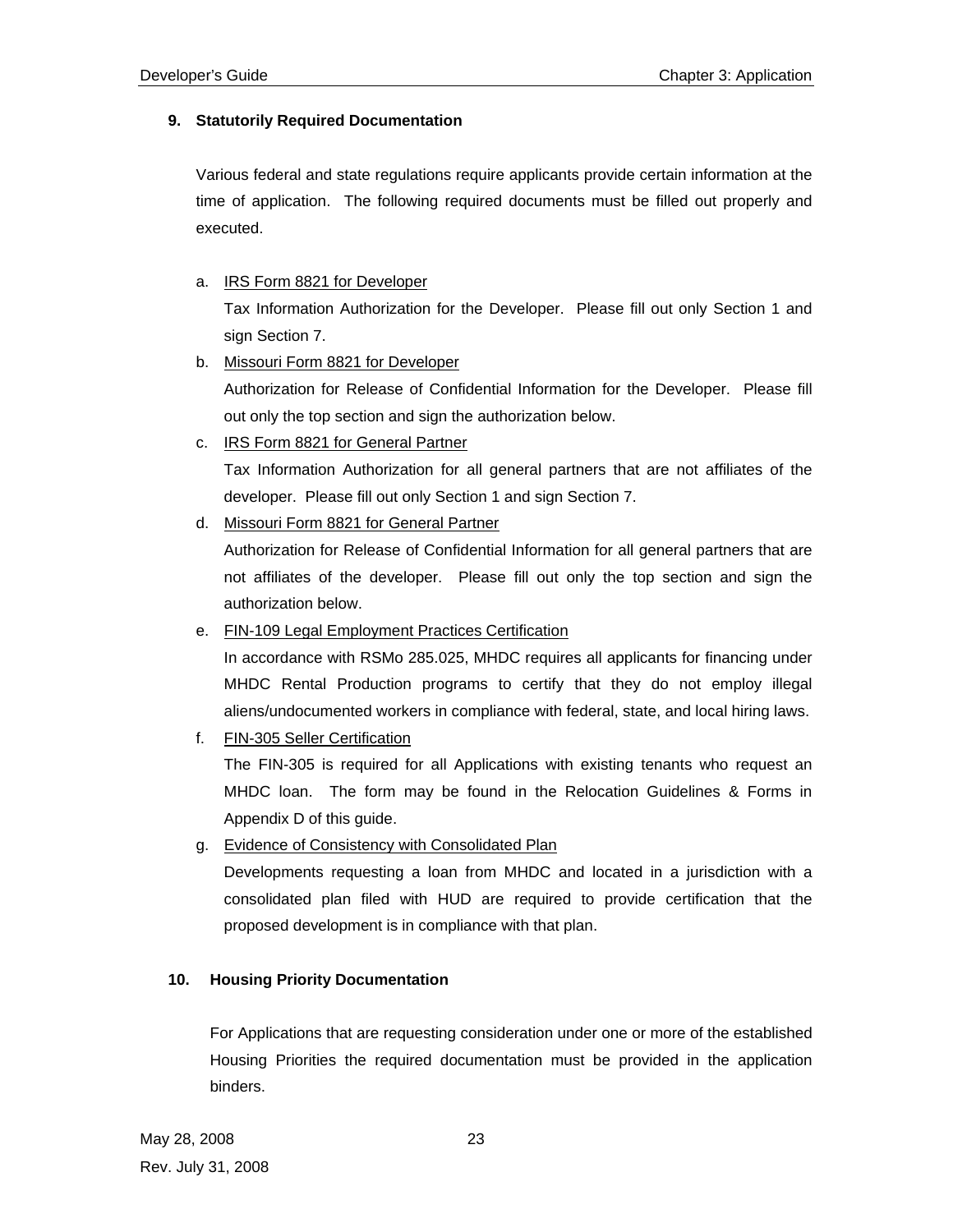## **11. Zoning Letter**

The zoning letter must be an original on the letterhead of the local governmental unit responsible for zoning and must clearly indicate:

- a. The zoning designation with a brief description of the designation;
- b. Density requirements/limits; and
- c. Description of any conditional use restrictions or overlay regulations that further restrict the property.

If the site is not properly zoned, include a letter from the appropriate governmental body that describes what needs to be done to be in compliance and what the time frame for achieving compliance is.

If there is no zoning in a jurisdiction, a letter from the locality stating no zoning exists is acceptable in lieu of a zoning letter.

## **12. Architectural Items**

Elevations, floor and unit plans included as exhibits in the Application cannot be larger than 11" x 17" and must be drawn to scale.

- a. Elevations (new construction) or Photos (rehabilitation/conversion) Include color photos instead of schematic elevations for existing buildings that are being rehabbed or converted.
- b. Floor Plans

Floor plans should be provided for each floor; if one or more floors have identical plans, it is acceptable to show one plan with the number of each floor with that plan highlighted.

c. Unit Plans

Include a plan for each unit type being proposed. In the case of historic conversions, at a minimum one plan for each bedroom number category being proposed is required. If there are large square footage differences within a bedroom number category include an example near the extremes and a typical unit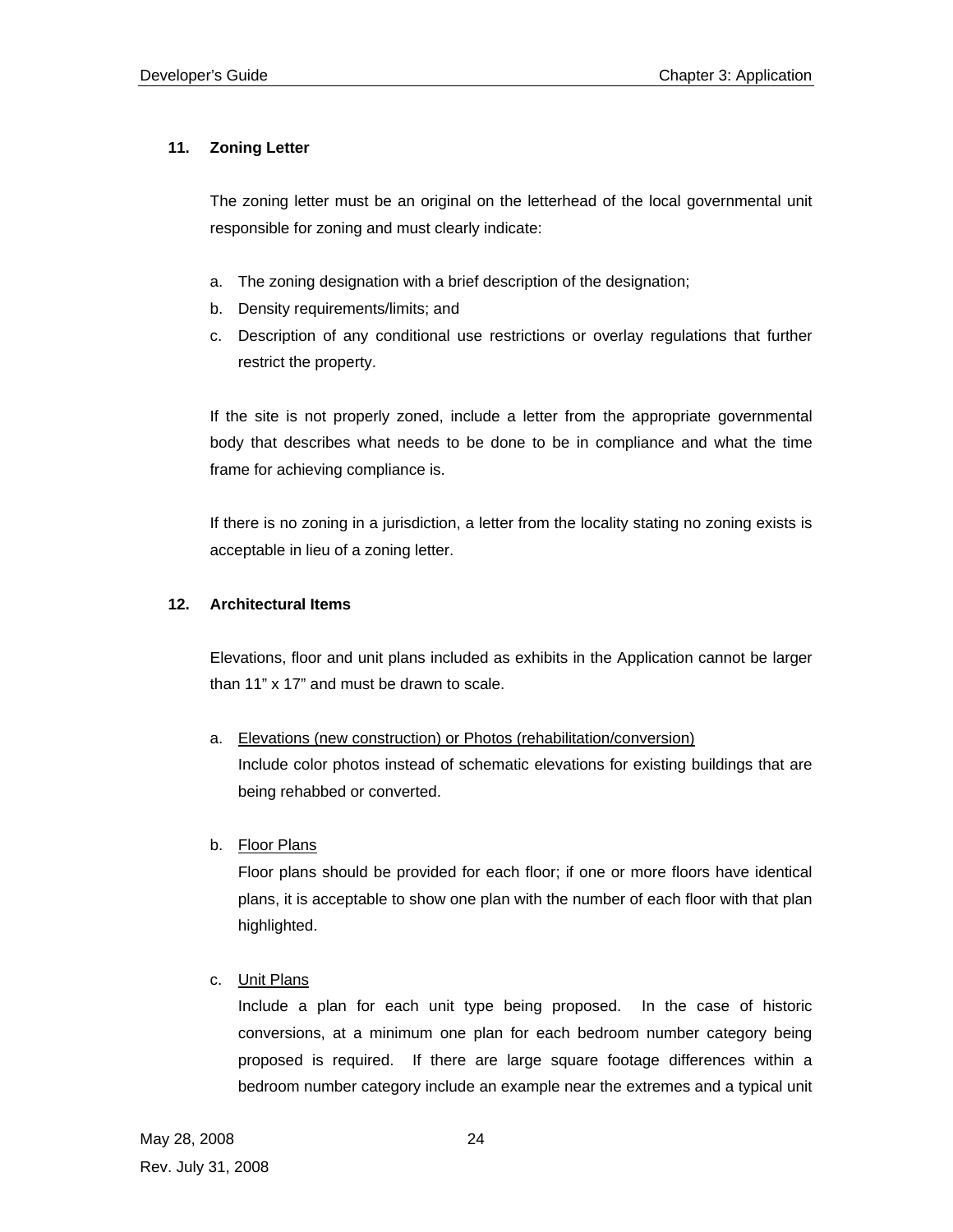in that category. Unit plans must have the square footage for the unit listed.

d. Scope of Work

Rehabilitation developments must include a detailed scope of work describing what is being contemplated and should be completed by the project architect or contractor. The scope of work should be in narrative form or a list broken down by CSI divisions or another easily understood format with sufficient detail to comprehend what will be done.

## e. Physical Needs Assessment

All rehabilitation projects must provide a Physical Needs Assessment ("PNA"). The PNA must follow the requirements found in the MHDC Form 1201 "Physical Needs Assessment Guidelines" located in Appendix F of this guide. A Capital Needs Assessment prepared within six months of the application deadline according to USDA guidelines will satisfy MHDC's requirements for the PNA for Applications that include both MHDC and USDA financing.

f. Structural Letter

In lieu of a PNA, historic developments that involve a gut rehab of the building must submit a letter from a structural engineer or equally qualified professional that certifies the building has been inspected and is structurally sound for the intended use.

g. Historic Approval

For proposals structured with historic tax credits, include either (a) the Federal Register publication demonstrating the property is listed individually on the National Register of Historic Places, (b) the Part 1 approval confirming the property continues to be certified as contributing to the significance of a certified historic district listed on the National Register of Historic Places, or (c) the Eligibility Assessment performed by the State Historic Preservation Officer accompanied by a timeline for the review and approval of the nomination for national register designation by the Missouri Advisory Council on Historic Preservation and the National Park Service.

## **13. Relocation**

For developments requesting HOME funds and requiring temporary or permanent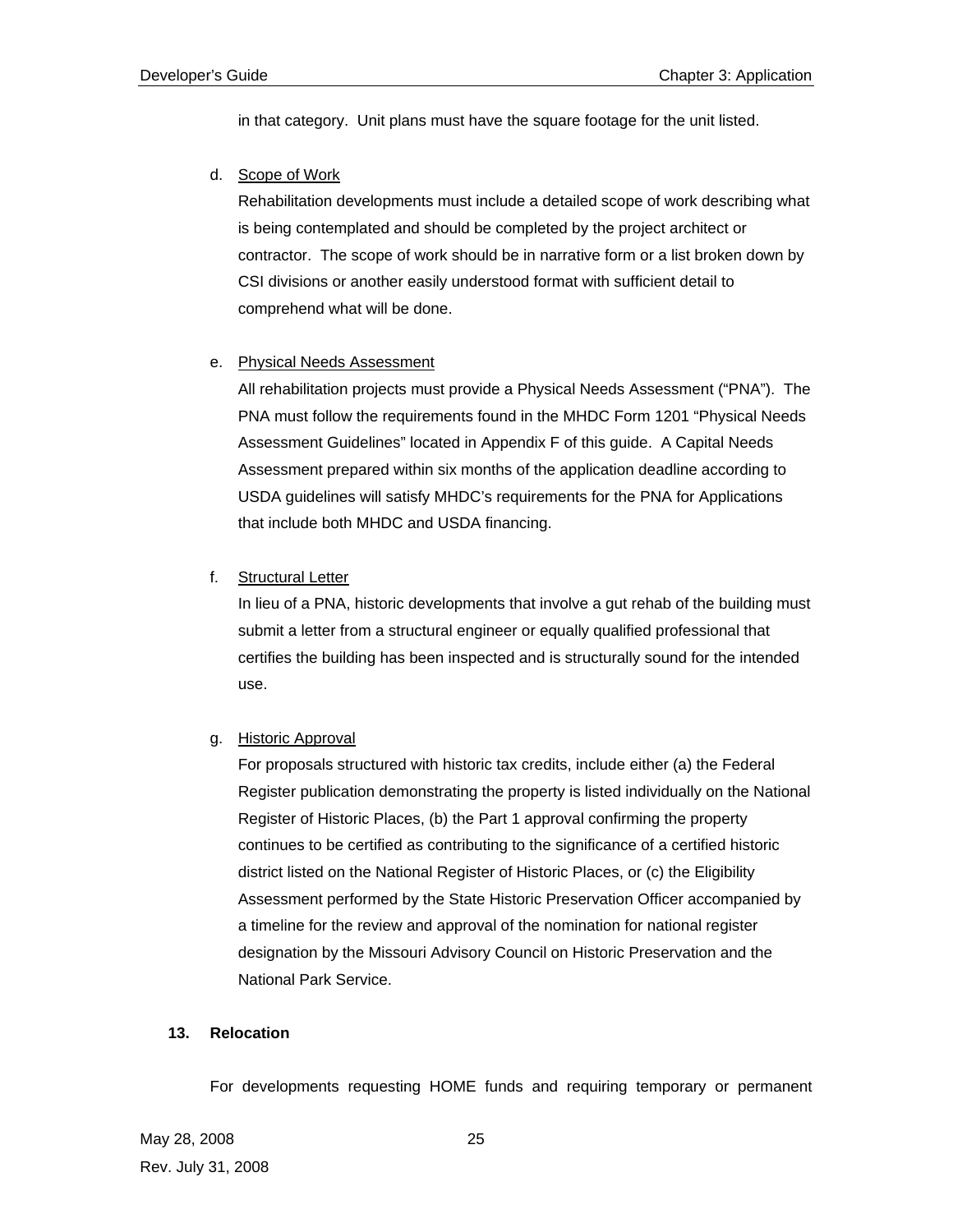relocation of existing residential or commercial tenants, the owner must comply with the Federal Uniform Relocation Assistance and Real Property Acquisition Policies Act of 1970 ("URA"); for developments requesting all other types of MHDC program financing and requiring permanent relocation of existing residential or commercial tenants, the owner must comply with the requirements of Missouri Revised Statute 523.205. Each of the exhibits below is required regardless of the type of financing.

## a. Current Tenant List:

Tenant list must include the names of the leaseholder, the number of persons in each household, the start date of each lease, the amount of rent charged, and the amount of rent paid. Subsidies being provided to residents should be noted. The incomes of each household must be provided; for properties that are currently market-rate, if household income cannot be provided, indicate to the best of your knowledge which households may be permanently displaced by the proposed financing restrictions.

## b. Relocation Plan

The plan must include a brief description of the type of relocation anticipated and how it will be handled. The plan must have a list of all buildings (with addresses) which are currently occupied by renters or owner-occupants of residential or commercial buildings that are being renovated or demolished as a part of the proposed Application. Also provide a breakdown of the relocation expenses expected to be incurred and which reflect the number used in the development budget of the FIN-100.

## c. GIN (General Information Notice)

Please provide a copy of the GIN required by the URA for application purposes.

## d. Acceptance of MHDC Relocation Policy

Include a signed statement that you have read and accepted the MHDC Relocation Policy located in Appendix D.

 MHDC reserves the right to require a cost certification of relocation costs for any project that has a relocation expense. MHDC is likely to exercise this right when an identity of interest exists between a member of the development team and the firm hired to perform the relocation planning and execution.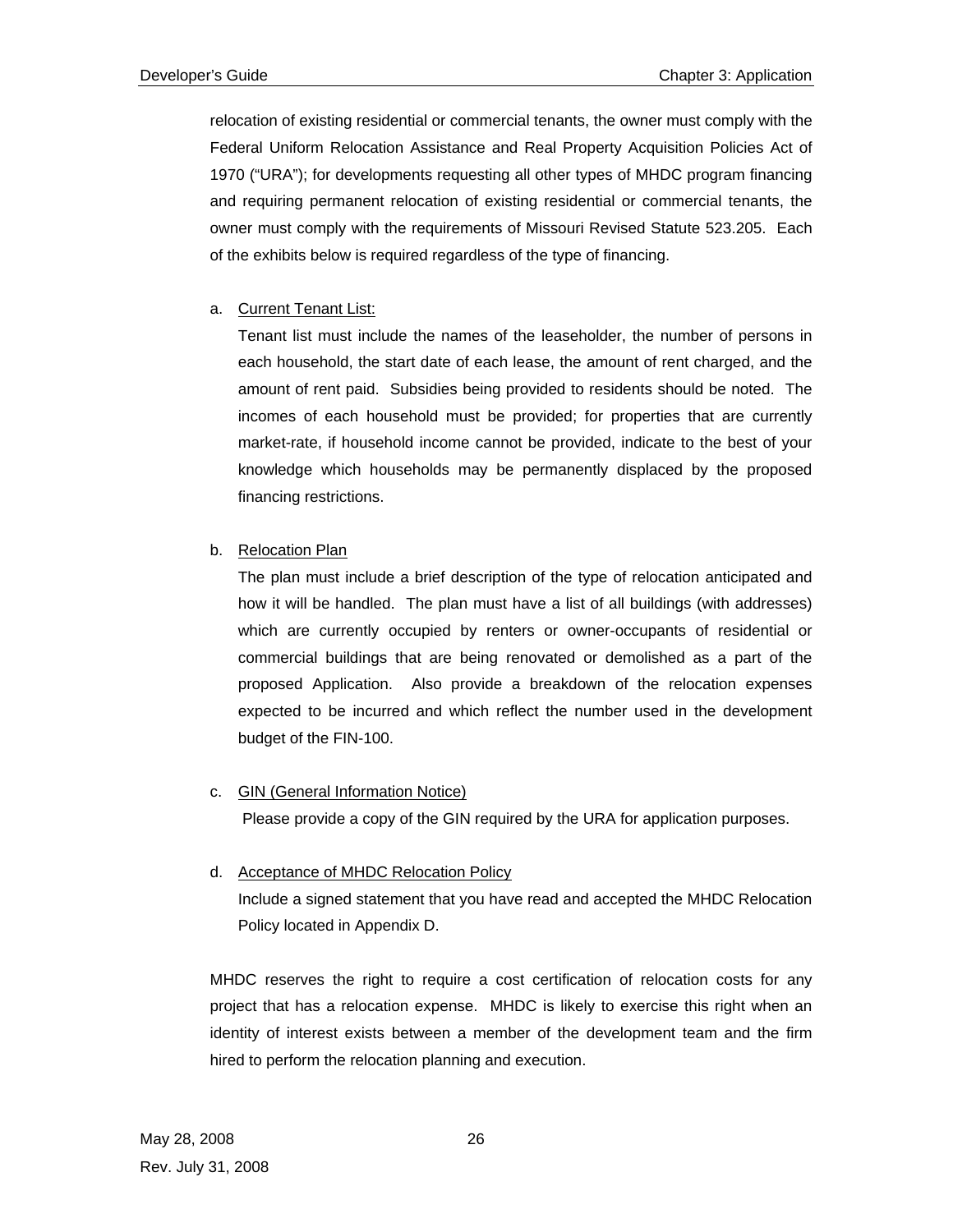See MHDC's Relocation Guidelines & Forms in Appendix D for a description of relocation requirements and procedures and all related forms.

## **14. Homeownership Plan**

For developers proposing the construction of single-family homes for purchase by the residents following the completion of the compliance period, provide a homeownership plan detailing the timeline, proposed sale prices, tenant discounts, and resident homeownership training. Please refer to Appendix G Homeownership Policy for guidance.

## **15. Preliminary Financing Commitments**

All non-MHDC sources of debt and equity must evidence a commitment or acceptable documentation in lieu of a commitment. All preliminary commitment letters must include the information required by the MHDC Guidelines for Preliminary Financing Commitments found in Appendix H of this guide. At a minimum there should be commitments for the following applicable types of funds:

## a. Federal Housing Credit Equity:

If one syndicator/investor is purchasing all housing and historic tax-credits, one commitment which meets the requirements for each type of credit is acceptable. If the syndicator/investor is also providing a bridge loan, that commitment can be included in the equity commitment so long as it meets the requirements described in Appendix H.

- b. State Housing Credit Equity
- c. Federal Historic Rehab Credit Equity
- d. State Historic Rehab Credit Equity
- e. Other Non-MHDC Financing: All sources listed in the Application as sources must evidence some form of commitment consistent with the guidelines located in Appendix H.

## **16. PHA Approved Utility Allowances**

Provide the most current utility allowance schedule from the local public housing authority. The utility allowance used in the FIN-100 should match the PHA approved allowance for your property type; if you are using less than or more than the PHA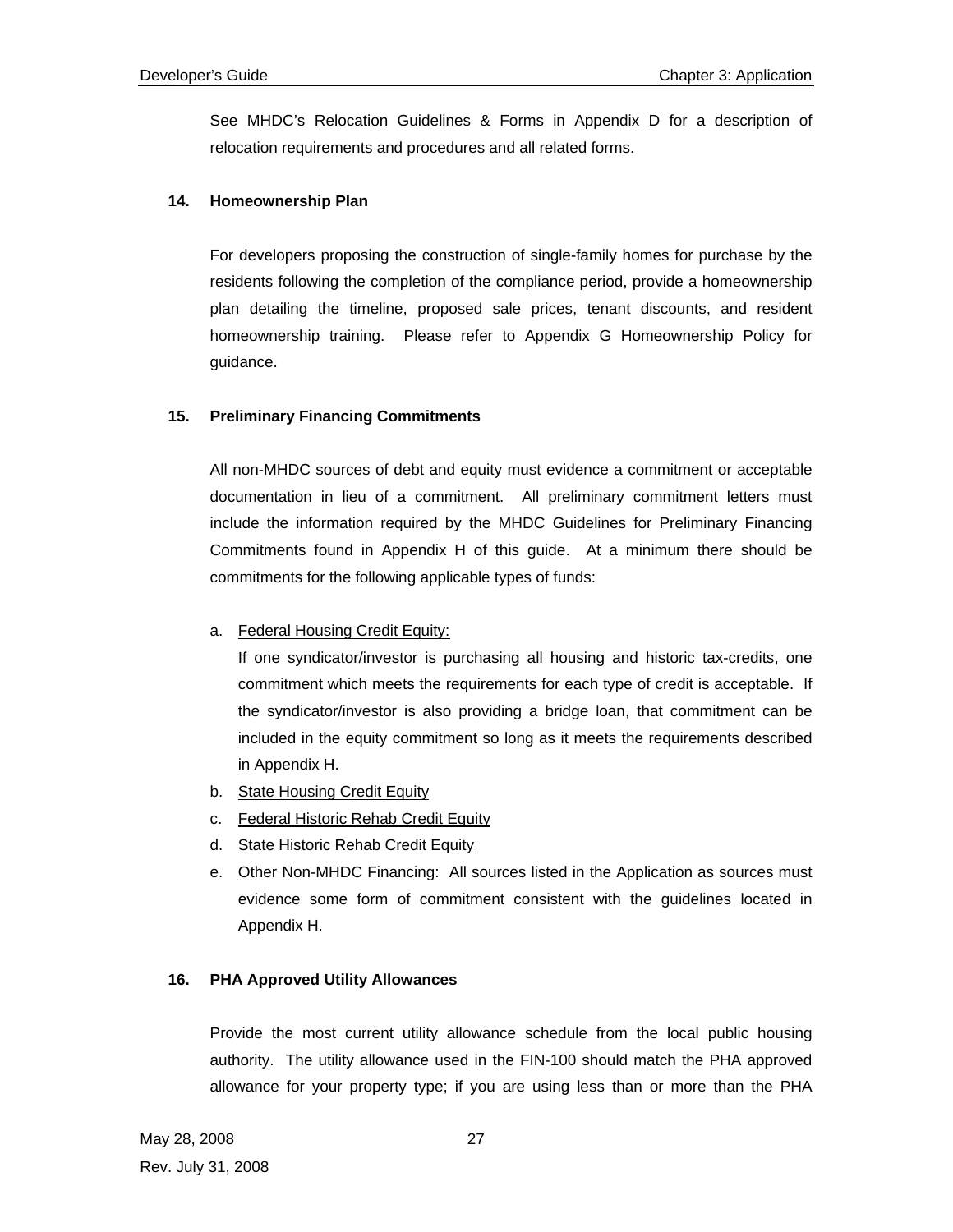amount provide an explanation of the difference.

## **17. Developer and General Partner Information**

The following exhibits, if applicable, must be included for the developer. If the developer and general partner are unaffiliated entities, the information for each company must be provided. If a developer is a newly formed entity made up of principals from other companies/individuals with housing experience the information must be provided for each entity.

## a. FIN-105 Experience Summary for Developer(s)

If the developer/applicant wishes to utilize a form different than the FIN-105, the report provided must at a minimum include all the information requested on the FIN-105.

## b. FIN-107 Developer Qualifications

The purpose of this form is to illustrate the financial and operational capacity of the developer. The financial statement of the developer must be included with the FIN-107.

## c. FIN-105 Experience for General Partner(s)

If there is a general partner that is not an affiliate of the developer, a FIN-105 for that entity is required.

## **18. Management Company Information**

a. Experience Summary (FIN-105)

If the management company wishes to utilize a form different than the FIN-105, the report provided must at a minimum include all the information requested on the FIN-105.

## b. MHDC Form 2004-B Management Profile

The management profile must be completed for all management companies.

## **19. Letters of Support**

MHDC strongly encourages letters of support from the public officials that are required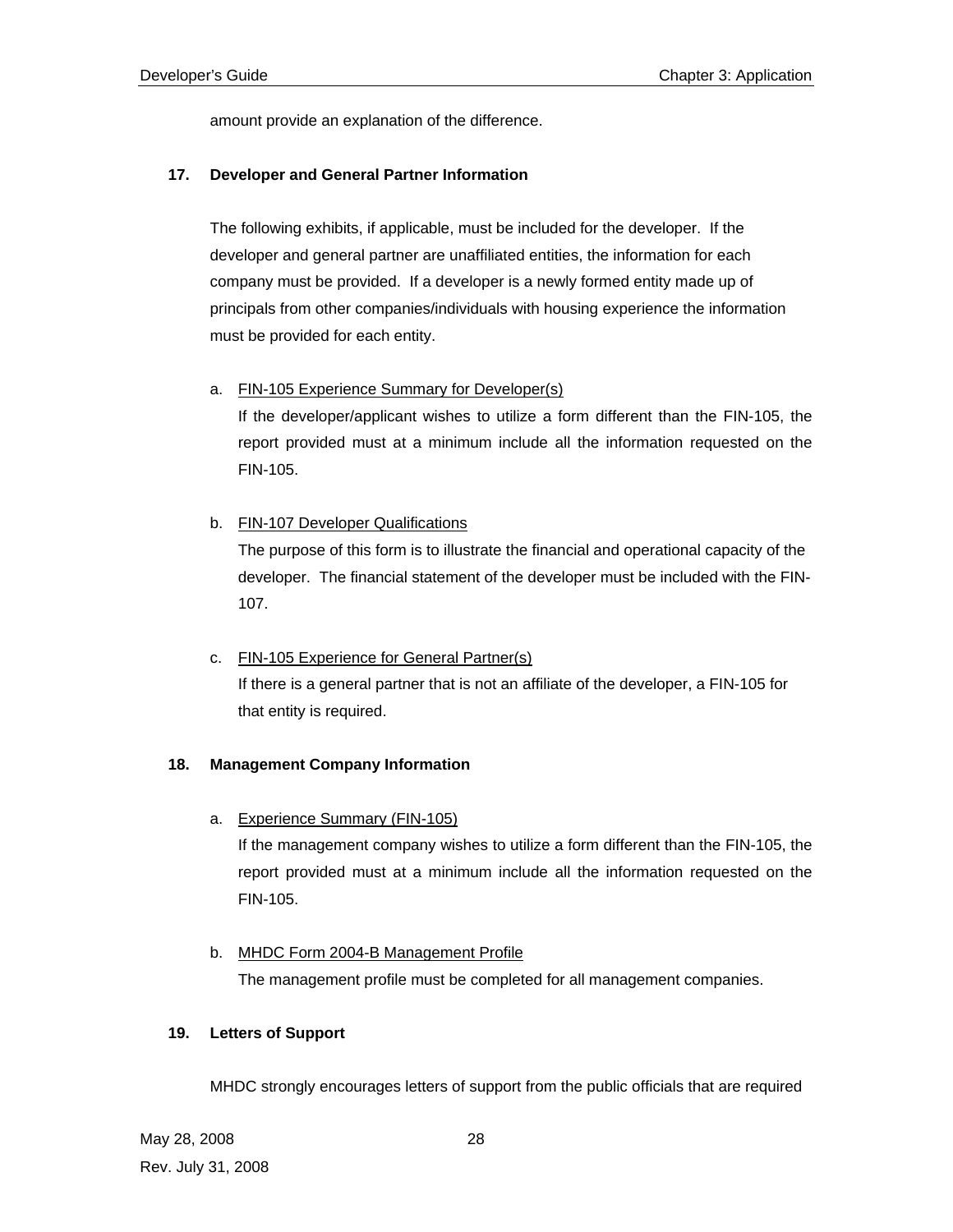to be contacted and from other interested community members. Letters should clearly reference the development being supported. Resolutions of support are not required, except in the case of the Workforce Housing Priority, but are strongly encouraged. All letters and resolutions should be included in this exhibit.

## **F. APPLICATION UNDERWRITING STANDARDS**

In accordance with the QAP, Section 42 of the Internal Revenue Code, Missouri State law and other applicable Federal laws, MHDC has created the underwriting standards listed below. The standards are based upon recognized underwriting practices and MHDC's own experience with the various affordable housing programs and developments. Due to the changing economic and market dynamics of the affordable housing industry, MHDC reserves the right to deviate from these standards when appropriate and reasonable. MHDC recognizes the unique nature of each Application and will consider a development's individual situation but will not apply the standards in a capricious manner.

## **1. Sources**

When reviewing the sources contemplated by any Application MHDC will compare to or apply the following standards:

## **a. Debt**

- i. Debt Service Coverage: All hard MHDC debt must show initial debt service coverage (DSC) of at least 1.20 and no more than 2.0. If the DSC falls below 1.15 during the 15 year compliance period, the applicant must explain how deficits will be dealt with. For projects utilizing non-MHDC debt, MHDC will use the DSC ratio indicated by the lender in their preliminary financial commitment. If the DSC falls below their standard during the compliance period, the applicant (or their lender) must explain how deficits will be dealt with. MHDC reserves the right to underwrite to the standard for MHDC debt regardless of source.
- ii. Interest Rate: For MHDC debt the appropriate rate for the applicable funding source will be used. As a rough guide, but subject to change without notice, the following standards should be considered: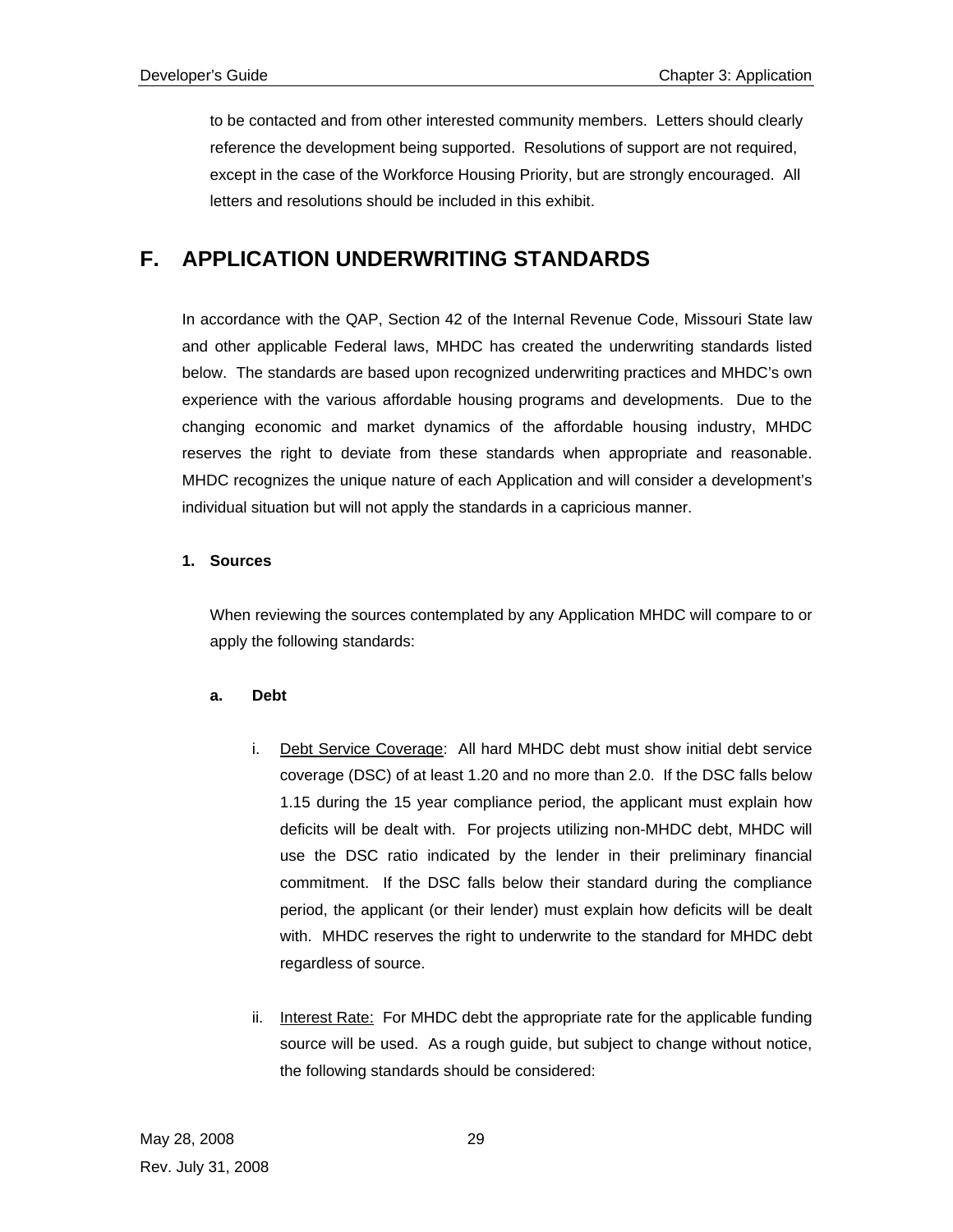MHDC Fund Balance Construction Loan: Prime – 1% MHDC Fund Balance Loan Permanent Loan: 3.50% HOME Loans: 1.00% or an estimate of the Applicable Federal Rate Participation Loans Construction: approximately 30 Day LIBOR + 1% Participation Loans Permanent: 4.25-6.25% Risk Share (Tax-Exempt Bonds Only) TBD

For non-MHDC debt the interest rate described in the lender's preliminary commitment will be used.

iii. Term: For MHDC debt the following terms will be used. Terms may be changed during underwriting to better suit the needs of the development and MHDC.

#### Construction Loans:

Term will equal the construction period  $+3$  months on all non-participation loans. Participation loans will feature a 12- or 18-month construction period.

#### Permanent Loans:

Hard permanent loans will feature a 20-year term, with the exception of loans for single-family homeownership projects which will feature an 18-year term. Soft loans from MHDC will generally have the same term as the hard first mortgage; if there is no hard first mortgage, they will have a 30-year term.

Non-MHDC debt will be underwritten with the term described in the preliminary commitment letter.

iv. Amortization: Hard permanent loans from MHDC will amortize over thirty (30) years for all deals except single-family homeownership developments, which will amortize over twenty-five (25) years. Soft loans will not amortize but will require an annual payment equal to 50% of available cash-flow. MHDC considers annual payments on cash-flow notes to take priority over the payment of deferred developer fee. The definition of "cash-flow" and the priority of payment will be determined during firm commitment. Non-MHDC loans will be underwritten with the amortization described in the preliminary commitment letter.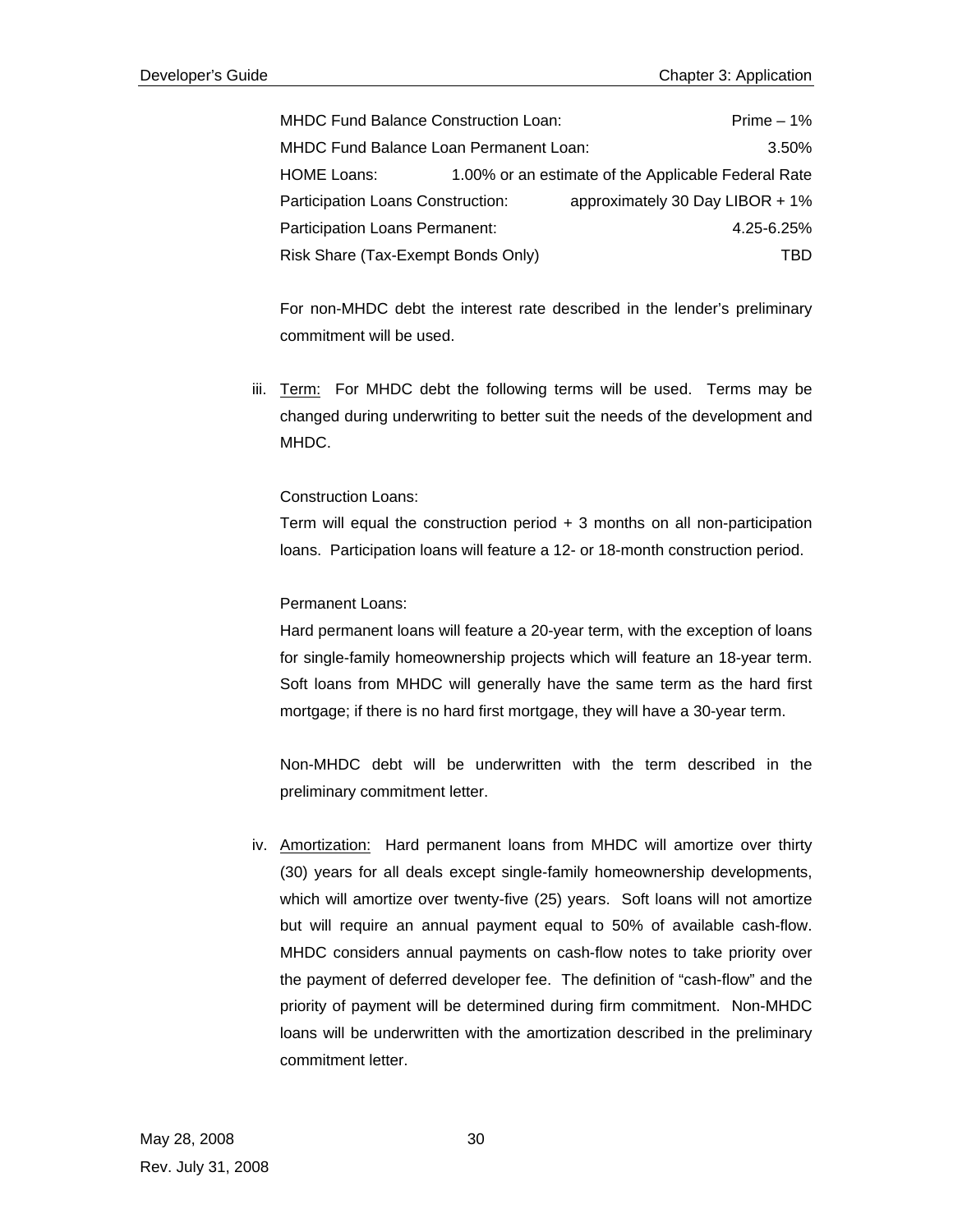v. Deferred Developer Fee: In cases where MHDC is providing a loan that is dependent upon cash flow for repayment, deferred developer fee should be structured as a note and its position in the distribution of cash flow clearly indicated. MHDC reserves the right to create, eliminate or adjust deferred developer fee in order to efficiently utilize resources and appropriately underwrite each deal. Deferred developer fee in excess of 50% of the total developer fee should be avoided.

Further details concerning the nature and structure of MHDC financing may be found in Chapter 1: Funding Sources.

#### **b. Equity**

i. Eligible Basis*:* It is important to note that certain basis-eligible line items of the development budget may not be underwritten as 100% eligible. These line items include line 1) Site Work, line 21) Construction Loan Interest, line 43) Relocation and 58) Bond Related Costs. If you include 100% of these line items in eligible basis, be prepared to explain why you have chosen to do so.

 To calculate the maximum amount of credits for which the proposed development is eligible, utilize the IRS-issued Applicable Percentage in effect at the time of application. MHDC staff has the right to adjust the Applicable Percentage to a rate in effect for subsequent months during the underwriting process.

ii. Credit Pricing*:* MHDC will use the price outlined in the preliminary financial commitment, provided that price reasonably reflects current market conditions. MHDC reserves the right to underwrite developments at credit prices different than outlined in the preliminary financial commitment.

MHDC will underwrite with a price floor of \$0.37 per credit on the state lowincome housing tax credit. While we will not underwrite to a floor on the federal tax credit, it is expected that federal pricing be at or above \$0.80 per credit. Applications which have commitments for \$0.80 or above will be given extra consideration during the competitive review process. MHDC reserves the right to adjust and update how equity pricing is underwritten.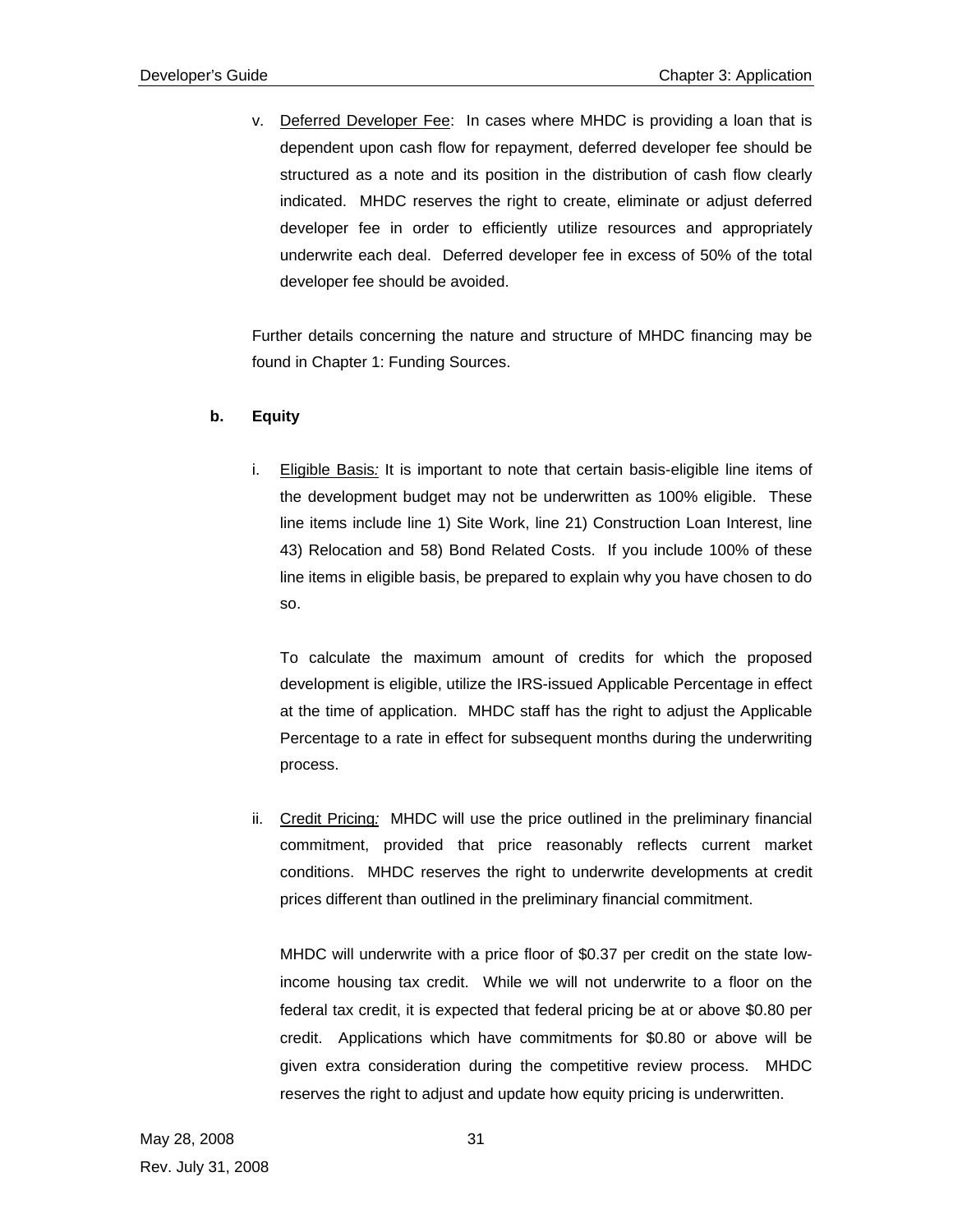- iii. Historic Credits*:* Please indicate where indicated on the FIN-100 whether a master-tenant structure will be utilized on historic developments. Failure to indicate such will result in MHDC assuming that no such structure is being utilized and the historic credit will be deducted from eligible basis.
- iv. AHAP Credits: If an applicant is planning to use the AHAP credit, be sure to indicate whether the donation will be structured as a loan, an equity contribution or some other method. If it will be a loan, the terms must be spelled out in the commitment letter.

#### **2. Uses**

When determining appropriate numbers for development budget line items please refer to the standards listed below.

- **a. Total Replacement Cost**  The maximum total replacement cost for a development cannot exceed the total replacement cost calculated using the most recent HUD 221(d)(3) limits. A variance of 125% is allowed for the eight Missouri Metropolitan Statistical Areas (MSA) (Jefferson City MO, Columbia MO, St. Louis MO-IL, Springfield MO, Fayetteville-Springdale-Rogers AR-MO (McDonald County), Kansas City MO-KS, St. Joseph MO-KS, Joplin MO) and for all historic rehabilitation developments. Historic rehabilitation developments are also allowed to add the residential portion of the federal historic rehabilitation credit to the 125% 221(d)(3) limit calculated. The total replacement cost for historic deals cannot exceed this sum. MHDC reserves the right to, on rare occasion, allow exceptions to the cost limit on a case-by-case basis if unique development characteristics that meet or exceed the standards and goals of the Qualified Allocation Plan are present.
- **b. Contractor Fees** MHDC will limit contractor fees to the following:
	- i. Aggregate Contractor Fees (defined as Builder's Profit, Builder's Overhead, and General Requirements) may not exceed 16% of Total Construction Contract Costs minus Builder's Profit, Overhead, and General Requirements. General requirements must include the cost of builder's risk insurance and all bonding costs.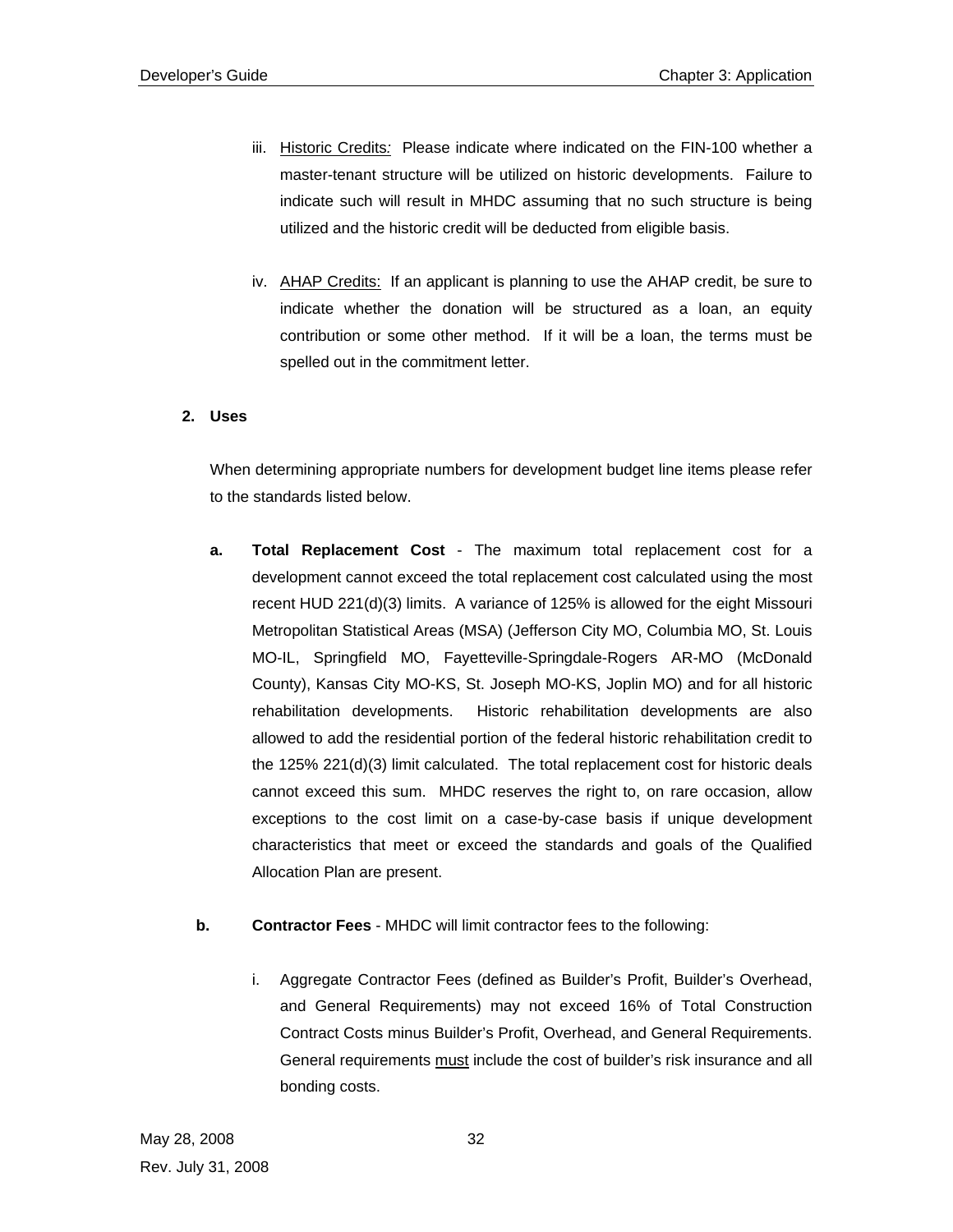- ii. Builder's Profit may not exceed 8% of Total Construction Contract Costs minus Builder's Profit, Overhead, and General Requirements.
- **c. Developer + Consultant Fees** MHDC will limit the fee to the developer and to consultants performing work typically completed by the developer. New construction developments are limited to 15% of total replacement costs for the first \$4,000,000 of total replacement costs and 10% for any additional amount of total replacement costs. Acquisition-rehabilitation and historic preservation developments are limited to the sum of 8% of acquisition costs for the first \$2,000,000 of acquisition costs, 6% of any additional acquisition costs, 15% of the first \$4,000,000 of non-acquisition total replacement costs and 10% of any additional non-acquisition total replacement costs.
- **d. MHDC Loan Fees**  MHDC fees vary by the type of loan being issued; the following is a rough estimate, subject to change:

| <b>MHDC Fund Balance Construction Loan:</b> | 1% of principal amount  |
|---------------------------------------------|-------------------------|
| MHDC Fund Balance Loan Permanent Loan:      | 1% of principal amount  |
| <b>HOME Loans:</b>                          | No fee is charged       |
| Participation Loans Construction:           | .5% of principal amount |
| Participation Loans Permanent:              | .5% of principal amount |
| Risk Share (Tax-Exempt Bonds Only)          | 1% of principal amount  |

- **e. Construction Inspection Fee** MHDC may at its discretion hire a third-party firm to perform inspections during the construction period. The fee for construction inspection will vary, depending on the length of the construction period and the type of construction being performed. Typical fees will range from \$7,500 to \$15,000.
- **f. Contingency** Contingency should be 5%-7.5% of the total construction costs for new construction and 7.5% to 10% for acquisition/rehabs. Numbers outside of those ranges require an explanation for the variance.
- **g. Tax Credit Fee** The fee will be equal to 7% of the annual federal tax credit amount awarded to the project.
- **h. Tax Credit Monitoring Fee** The fee is equal to \$150 per tax credit unit.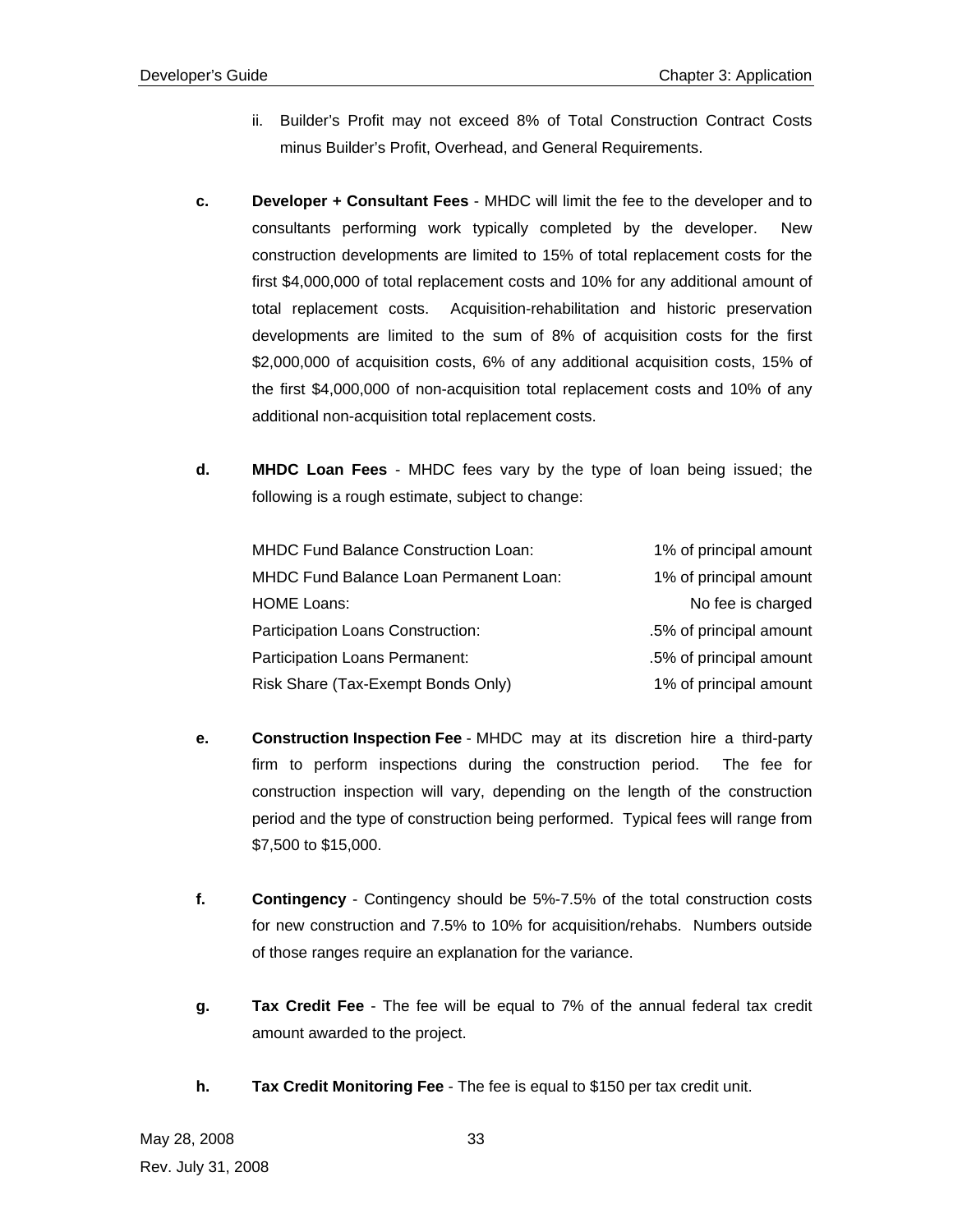- **i. AHAP Fee** The AHAP fee is equal to 0.5% of the AHAP credit amount plus the \$100 application fee.
- **j. Syndication Costs** The fees paid by the developer for syndication related expenses will be reviewed for reasonableness. Investor due diligence, including architectural review, and fund bridge loan fees and interest should not be reflected in the development budget. An explanation of the nature of the syndication costs is required to be completed on the FIN-100.
- **k. Operating Reserve** The operating reserve should reflect 3-6 months' worth of operating expenses and debt service. Amounts outside of that range should be accompanied by an explanation.
- **l. Replacement Reserve** The initial replacement reserve should be for \$600 dollars per unit. Any other amounts require an explanation.

## **3. Income**

The following standards should be considered when structuring the project and completing the application.

- **a.** Rents Rents must be at or below the rents contemplated by the market study. Rents must be appropriate for the project area, project type and population being served. Rents must meet all applicable IRS, HUD, USDA and State of Missouri requirements.
- **b. Other/Commercial Income** All other income must be fully explained. MHDC, at its sole discretion, will determine the amount of other/commercial income that will be recognized. Other/commercial income may or not be recognized for tax credit amount and/or loan sizing purposes.
- **c. Income Trending** For purposes of the 15-year pro forma MHDC will use a 2% inflation factor for all sources of income.

## **4. Operating Expenses**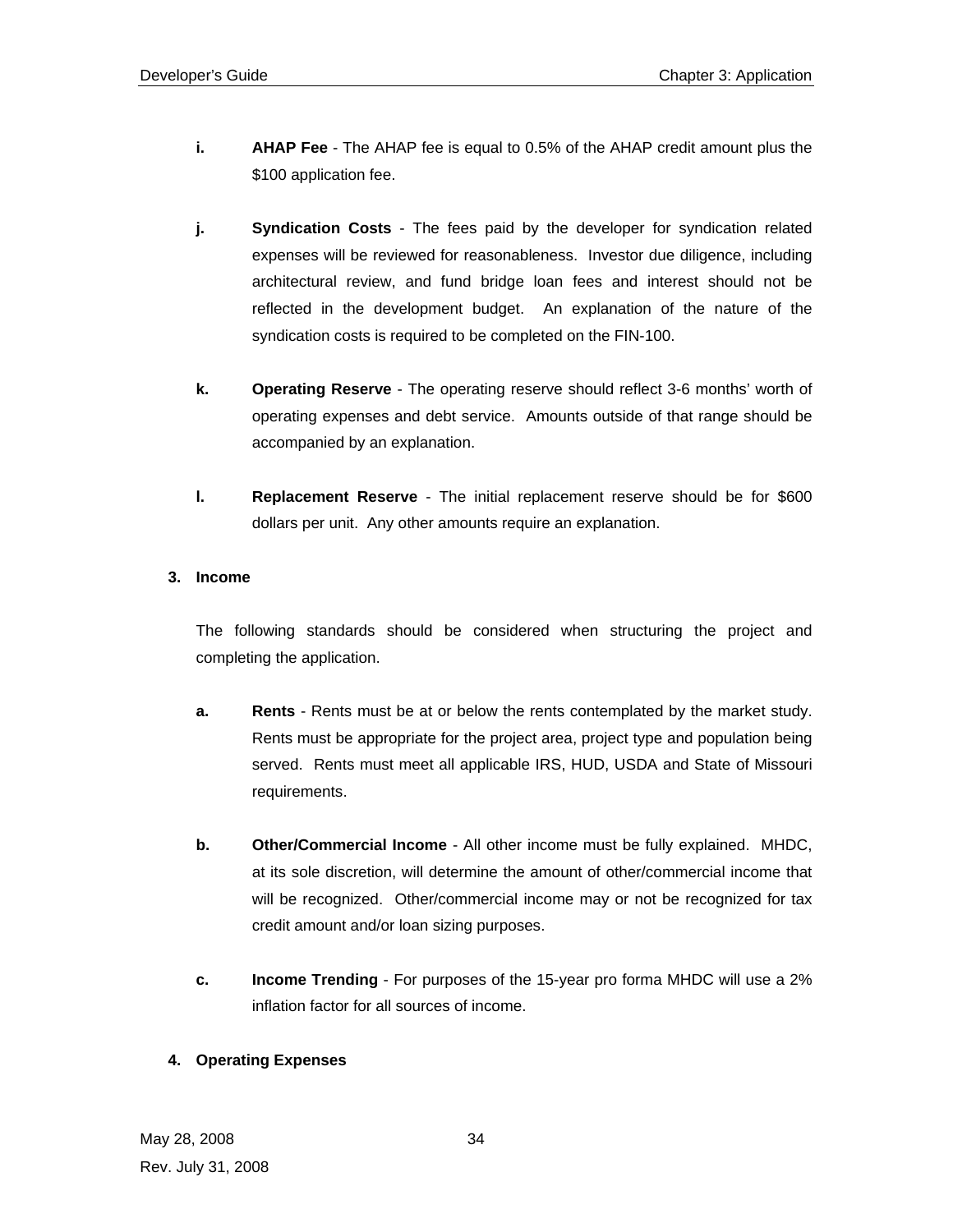Due to the different types of projects and the variances in operating costs found in the different regions of the state, MHDC will not provide minimum or maximum operating expense requirements, with the exception of replacement reserves. Each project will undergo a detailed review and will be compared with existing properties of similar type, location, and design. MHDC is interested in funding proposals that demonstrate feasible yet reasonable expenses that will assure long-term operating stability and quality. The presence of a full-time manager is strongly encouraged.

- **a. Expense Trending** For purposes of the 15-year pro forma MHDC will use a 3% inflation factor for annual increases in operating expenses.
- **b.** Replacement Reserves MHDC requires that all projects fund an annual replacement reserve equal to \$300 per unit, increased annually by 3%. If a different amount is required by a lender or syndicator, please clearly indicate so in your Application. Such indication will not necessarily result in MHDC waiving its stated policy.

## **G. PUBLIC SUPPORT AND HEARINGS**

## **1. Support Letters**

As previously indicated, a letters of support from the chief elected official, state senator and representative for the proposed development location are strongly encouraged to be included with the Application if at all possible. The Commission places great importance on the demonstration of need for the proposed development in the community, and a key indicator of its potential and perception may be found in the opinions expressed by these officials. In municipalities and counties from which MHDC has received multiple Applications, staff reserves the right to contact mayors and county executives to request a prioritization of the Applications.

While support letters are not required from other officials, community groups, neighborhood partners, current residents or citizens at the time of application, all correspondence is welcome. Letters may be included in the Application or sent directly to MHDC (c/o Rental Production), but all correspondence must be submitted by the application deadline in order to be considered in the competitive review process.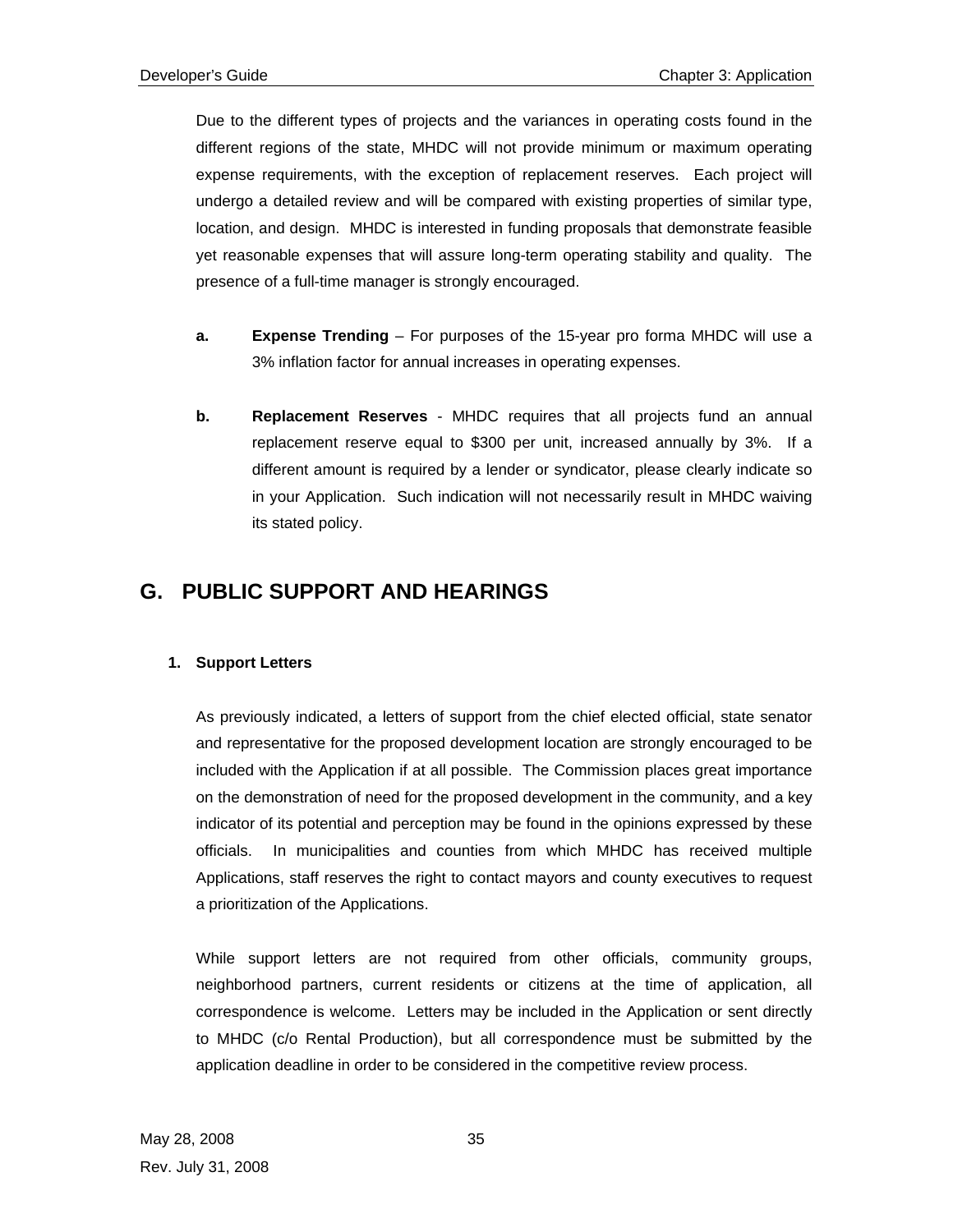## **2. Public Hearings**

To comply with program requirements, MHDC staff will send notification to the chief executive officer of the local jurisdiction, the state senator and state representative for the district of the proposed development, and the executive director of the local public housing authority for all Applications. Those notified will be given an opportunity to comment on the proposed development. MHDC will consider the comments and may contact the local jurisdiction for additional information. MHDC will also publish a notice in a regional newspaper requesting public comment on the development. Public hearings will be held in St. Louis, Kansas City, Springfield, and Columbia, according to a schedule yet to be determined, to afford the public an opportunity to comment on developments proposed in a given region. Specific dates and times will be published in regional newspapers and on the MHDC website.

All communication from the public must be received no later than the date of the final public hearing to be included in the evaluation process.

## **H. APPLICATION APPROVAL**

## **1. Code of Conduct**

MHDC has the following policy in place with respect to contact with Commissioners and staff during the application process:

For noncompetitive matters pending before the Commission, interested parties may have contact with the Commissioners or employees, if necessary, without having to adhere to any formal MHDC disclosure process. MHDC requests that such parties be cognizant and respectful of the limited resources, including time, available to the commissioners and MHDC's employees.

For any matter pending before MHDC, competitive or noncompetitive, Commissioners and employees may contact anyone, including interested parties or agents of interested parties, in the course of investigating the matter for the purpose of either making a recommendation to the Commission or gathering information in order to exercise their best judgment in voting on the matter.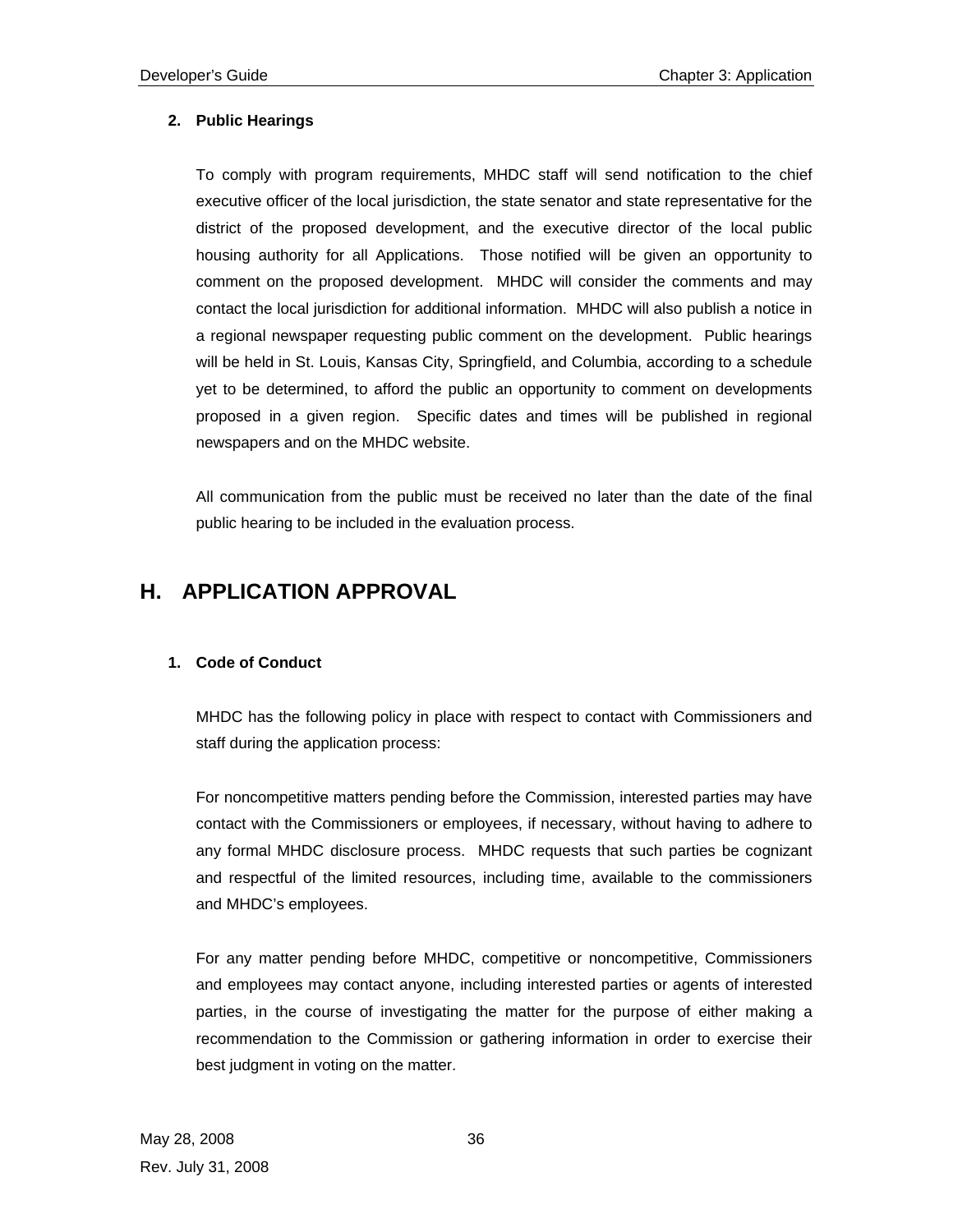However, if an interested party has submitted a proposal, application, bid or response to a solicitation, request, notice or invitation to do so, for a competitive matter pending before the Commission, and that party desires to communicate with a Commissioner or employee after the published response deadline for the purpose of lobbying the interested party's proposal, application, bid or response, the interested party or anyone acting at their direction or on their behalf (collectively or severally, the "interested party") may do so only by complying with the disclosure policy contained herein. Within 24 hours of contacting a Commissioner or employee, the interested party must file a written notice of the contact with MHDC. The written notice will include a written description of any oral communication from the interested party to the Commissioner or employee, and the written notice will include copies of any written or recorded materials provided to the Commissioner or employee. In addition, within 24 hours of filing the notice of contact with MHDC, the interested party will deliver, either in person, by facsimile, or electronic mail or through overnight courier, a copy of the notice (including any attachments) to each and every other party whose proposal, application, bid or response competes with the interested party's proposal, application, bid or response. Failure to file the notice with MHDC or failure to provide a copy of the notice filed with MHDC to any competitor may result in the disqualification of the interested party's proposal, application, bid or response, at the discretion of the Commission.

Furthermore, the period consisting of seven days prior to a Commission decision on a competitive matter shall be deemed the "quiet period." During the quiet period, interested parties shall refrain from initiating contact with Commissioners to lobby their proposal, application, bid or response. Failure to honor the quiet period may, at the Commission's discretion, result in the disqualification of the interested party's proposal, application, bid or response.

## **2. Commission Approval**

Staff will provide the Commissioners with available Application data, staff review comments, and public hearing results at the November commission meeting. Staff will then submit a list of Applications recommended for approval to the Commissioners no later than seven days prior to the December commission meeting. Recommendations may include the revision of budgets, unit counts, rents, tax credit and loan amounts as a result of the underwriting process.

At the December meeting, the Commissioners have the right to inquire further about the